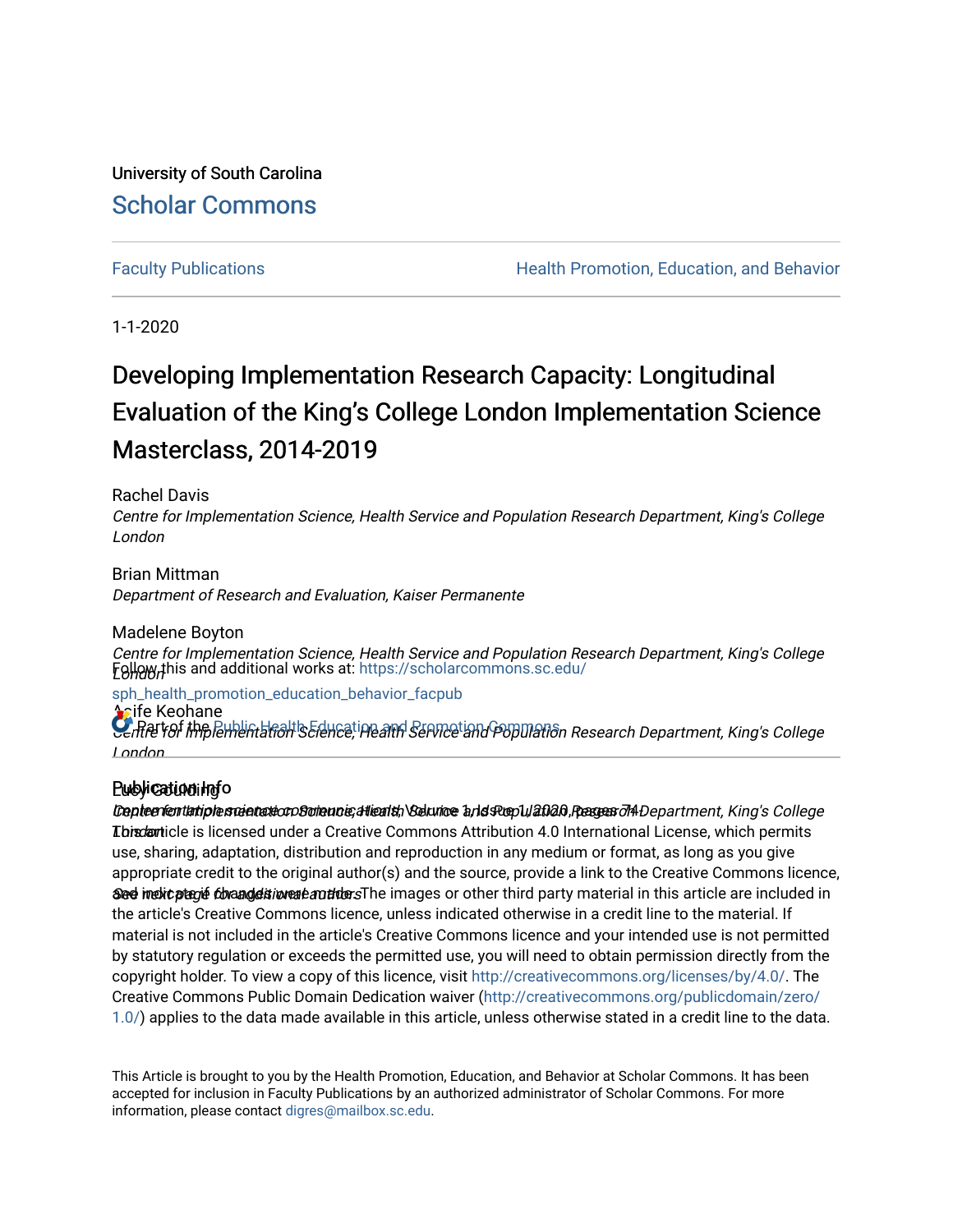## Author(s)

Rachel Davis, Brian Mittman, Madelene Boyton, Aoife Keohane, Lucy Goulding, Jane Sandall, Graham Thornicroft, and Nick Sevdalis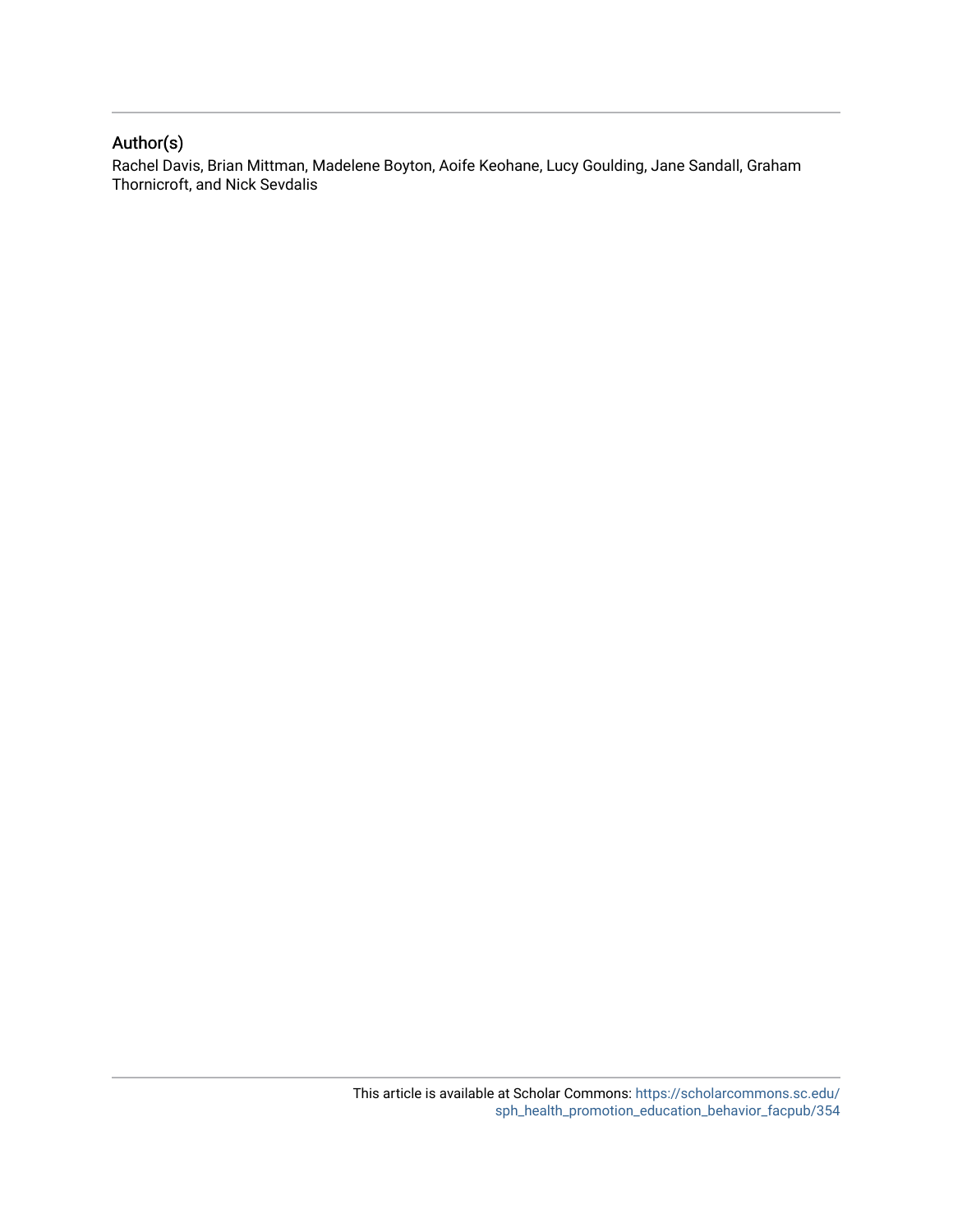## **RESEARCH CHE Open Access**

# Developing implementation research capacity: longitudinal evaluation of the King's College London Implementation Science Masterclass, 2014–2019



Rachel Davis<sup>1\*</sup>®[,](http://orcid.org/0000-0003-2406-7181) Brian Mittman<sup>2</sup>, Madelene Boyton<sup>1</sup>, Aoife Keohane<sup>1</sup>, Lucy Goulding<sup>1</sup>, Jane Sandall<sup>3</sup> , Graham Thornicroft<sup>1,4</sup> and Nick Sevdalis<sup>1</sup>

## Abstract

**Background:** Despite an increasing number of training opportunities in implementation science becoming available, the demand for training amongst researchers and practitioners is unmet. To address this training shortfall, we developed the King's College London 'Implementation Science Masterclass' (ISM), an innovative 2-day programme (and currently the largest of its kind in Europe), developed and delivered by an international faculty of implementation experts.

Methods: This paper describes the ISM and provides delegates' quantitative and qualitative evaluations (gathered through a survey at the end of the ISM) and faculty reflections over the period it has been running (2014–2019).

Results: Across the 6-year evaluation, a total of 501 delegates have attended the ISM, with numbers increasing yearly from 40 (in 2014) to 147 (in 2019). Delegates represent a diversity of backgrounds and 29 countries from across the world. The overall response rate for the delegate survey was 64.5% (323/501). Annually, the ISM has been rated 'highly' in terms of delegates' overall impression (92%), clear and relevant learning objectives (90% and 94%, respectively), the course duration (85%), pace (86%) and academic level 87%), and the support provided on the day (92%). Seventy-one percent of delegates reported the ISM would have an impact on how they approached their future work. Qualitative feedback revealed key strengths include the opportunities to meet with an international and diverse pool of experts and individuals working in the field, the interactive nature of the workshops and training sessions, and the breadth of topics and contexts covered.

**Conclusions:** Yearly, the UK ISM has grown, both in size and in its international reach. Rated consistently favourably by delegates, the ISM helps to tackle current training demands from all those interested in learning and building their skills in implementation science. Evaluation of the ISM will continue to be an annual iterative process, reflective of changes in the evidence base and delegates changing needs as the field evolves.

Keywords: Implementation science, Capacity building, Training, Course, Evaluation

\* Correspondence: [rachel.davis@kcl.ac.uk](mailto:rachel.davis@kcl.ac.uk) <sup>1</sup>

<sup>1</sup> Centre for Implementation Science, Health Service and Population Research Department, King's College London, London, UK

Full list of author information is available at the end of the article



<sup>©</sup> The Author(s), 2020 **Open Access** This article is licensed under a Creative Commons Attribution 4.0 International License, which permits use, sharing, adaptation, distribution and reproduction in any medium or format, as long as you give appropriate credit to the original author(s) and the source, provide a link to the Creative Commons licence, and indicate if changes were made. The images or other third party material in this article are included in the article's Creative Commons licence, unless indicated otherwise in a credit line to the material. If material is not included in the article's Creative Commons licence and your intended use is not permitted by statutory regulation or exceeds the permitted use, you will need to obtain permission directly from the copyright holder. To view a copy of this licence, visit [http://creativecommons.org/licenses/by/4.0/.](http://creativecommons.org/licenses/by/4.0/) The Creative Commons Public Domain Dedication waiver [\(http://creativecommons.org/publicdomain/zero/1.0/](http://creativecommons.org/publicdomain/zero/1.0/)) applies to the data made available in this article, unless otherwise stated in a credit line to the data.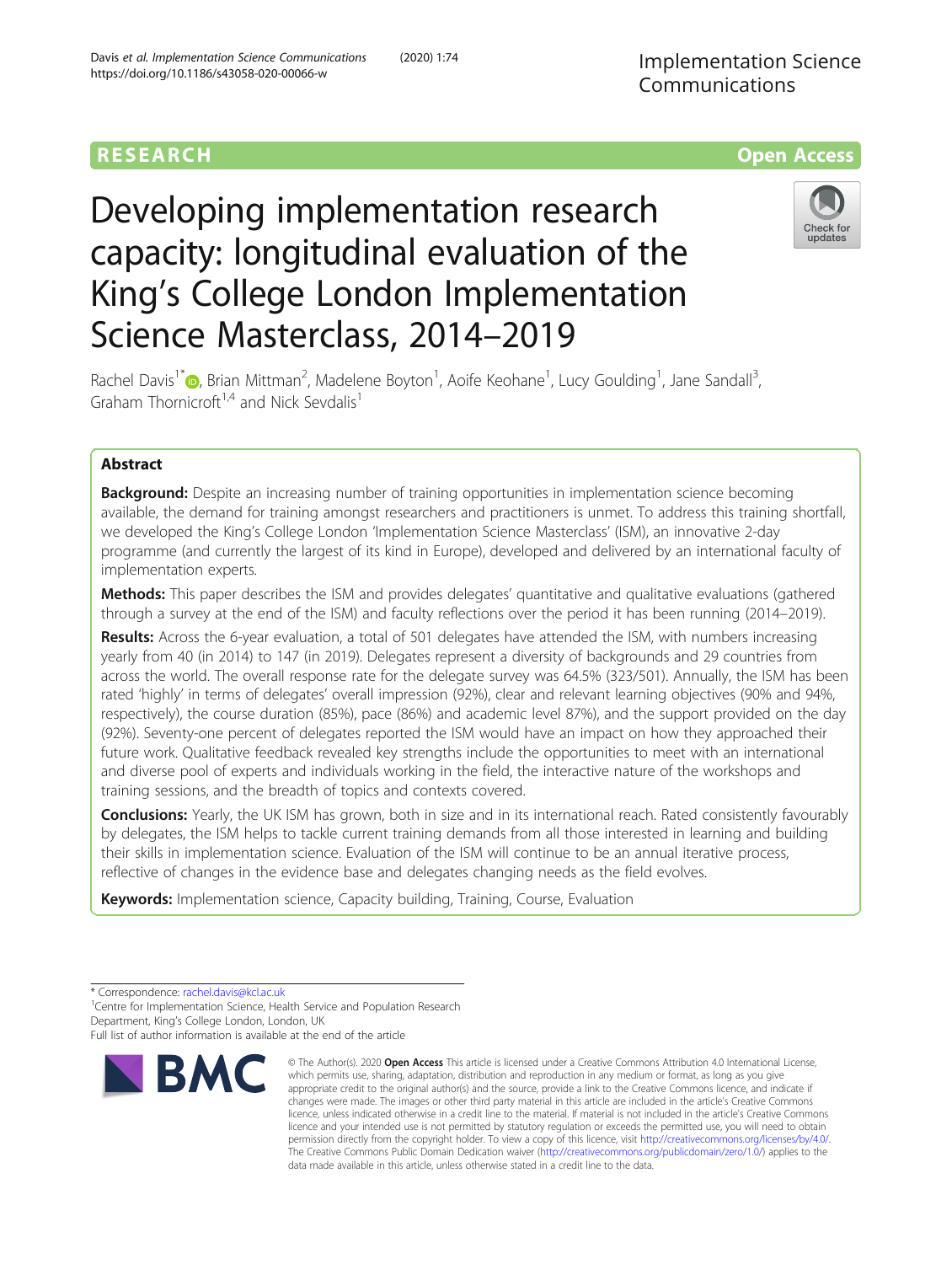#### Contributions to the literature

- Training opportunities in implementation science are increasing, but there is still a shortage of options available to all individuals interested in working in the field.
- We developed the UK Implementation Science Masterclass, the largest course of its kind to address this shortfall. Our findings reflect the success of the ISM and the international growing appetite to learn about implementation science.
- Through our findings, training gaps and priorities were identified together with challenges in developing training in the field. These findings would be useful to consider for those looking to develop future training endeavours in the field.

#### Introduction

Implementation science is a rapidly evolving discipline with a significant role in bridging the widely cited 'research to practice' gap  $[1-3]$  $[1-3]$  $[1-3]$  $[1-3]$ . On average, it takes an estimated 17 years for research findings to be translated into their intended clinical settings [\[4](#page-12-0)–[6\]](#page-12-0). Many studies never go beyond publication [[7](#page-12-0), [8\]](#page-12-0), and of those that do, widespread and systematic implementation of findings is seldom achieved [[9,](#page-12-0) [10](#page-12-0)]. This consistent failure to efficiently implement evidence into practice not only represents a missed opportunity to improve health outcomes and save lives but also results in significant resource burden for the health and social care system as a whole [[10](#page-12-0)–[13](#page-12-0)]. Uncovering ways to close this quality chasm is fundamental, if health and social care outcomes are to be improved [\[9,](#page-12-0) [14,](#page-12-0) [15\]](#page-12-0).

The field of implementation science has experienced significant growth over the last two decades [[1,](#page-12-0) [16](#page-12-0), [17](#page-12-0)]. As interest in the field has increased [\[1](#page-12-0)], so has the appetite of researchers and implementers (those tasked with implementing healthcare evidence) to learn about implementation science methodologies [[18](#page-12-0)–[22](#page-12-0)]. To keep abreast with these demands, opportunities for building capacity in implementation science are essential [\[19,](#page-12-0) [20](#page-12-0), [23](#page-12-0)–[25](#page-13-0)]. The field has responded to this increased demand—such that a variety of teaching initiatives and training programmes have emerged [[3,](#page-12-0) [17](#page-12-0), [21,](#page-12-0) [26](#page-13-0)–[28](#page-13-0)]. Typically, these take the form of webinars or short courses and 'taster' sessions over 1–5 days [[29](#page-13-0)–[33](#page-13-0)] but may also form part of masters, doctoral, or post-doctoral programmes [[21](#page-12-0), [34](#page-13-0)–[37](#page-13-0)]. The USA and Canada have paved the way in many of these efforts with the establishment of training institutes [\[25](#page-13-0)–[28,](#page-13-0) [38](#page-13-0)], academic courses and certificate programmes [\[10](#page-12-0), [35,](#page-13-0) [39](#page-13-0)–[44\]](#page-13-0), and webinar series [[45,](#page-13-0) [46\]](#page-13-0). Training opportunities in the UK [[47,](#page-13-0) [48](#page-13-0)], other parts of Europe [\[21,](#page-12-0) [37](#page-13-0)], Asia [\[49](#page-13-0)], Australia [[29,](#page-13-0) [50\]](#page-13-0), and Africa [\[51](#page-13-0)] have also been

reported, along with the recent development of a Massive Open Online Course (MOOC) in Implementation Research by the Special Programme for Research and Training in Tropical Diseases (TDR) [[52](#page-13-0)].

In 2015, Implementation Science highlighted a renewed interest in manuscripts describing and appraising education and training offerings [\[23\]](#page-12-0) (such as those described), so that the educational effectiveness of the training courses and events on offer can be formally appraised. Further to this, in 2017, a review of dissemination and implementation capacity-building initiatives in the USA raised the importance of formal evaluation to ensure users' needs are being met and to inform the planning of future initiatives [\[18\]](#page-12-0).

Research in the field on the impact of training on knowledge acquisition, understanding, and interest has shown considerable promise. Taken collectively, findings demonstrate the value in preparing new researchers to conduct implementation research, upskilling those already working in the field, increasing confidence in the application of acquired skills, and forging working relationships between multidisciplinary audiences [\[2](#page-12-0), [17,](#page-12-0) [26](#page-13-0)–[28,](#page-13-0) [33](#page-13-0), [51,](#page-13-0) [53](#page-13-0)]. While findings are positive, much of the evidence to date is USA- and Canada-centric [\[3,](#page-12-0) [26](#page-13-0)–[28,](#page-13-0) [31](#page-13-0)–[34](#page-13-0), [38,](#page-13-0) [53,](#page-13-0) [54](#page-13-0)], with fewer evaluations of training endeavours in other parts of the world [[21](#page-12-0), [29](#page-13-0), [37](#page-13-0), [51\]](#page-13-0) and a noticeable gap in evidence within the UK context.

This paper aims to build on the existing literature and address this evidence gap. We report an innovative UK training initiative, which to the best of our knowledge is the largest of its kind in Europe: the 'Implementation Science Masterclass' (ISM), led by the Centre for Implementation Science, King's College London. We describe the course development and delivery and report on delegates' evaluations and faculty reflections over its first 6 years (2014–2019).

#### **Methods**

#### Institutional context

The ISM is partly funded by the National Institute of Health Research's (NIHR) Applied Research Collaboration (ARC) South London, 2019–2024 (formerly the 'Collaboration for Applied Leadership Health Research and Care' (CLAHRC) South London, 2013–2018). This is one of a number of applied health research collaborations across England, centrally funded by the NIHR to produce highly implementable and high-quality applied health research that addresses urgent health and healthcare needs of the English population, and also to develop capacity in applied health research and healthcare implementation (including implementation research and practice). The NIHR ARC South London comprises a diverse and multidisciplinary team working collaboratively between academic institutions and NHS organisations across South London.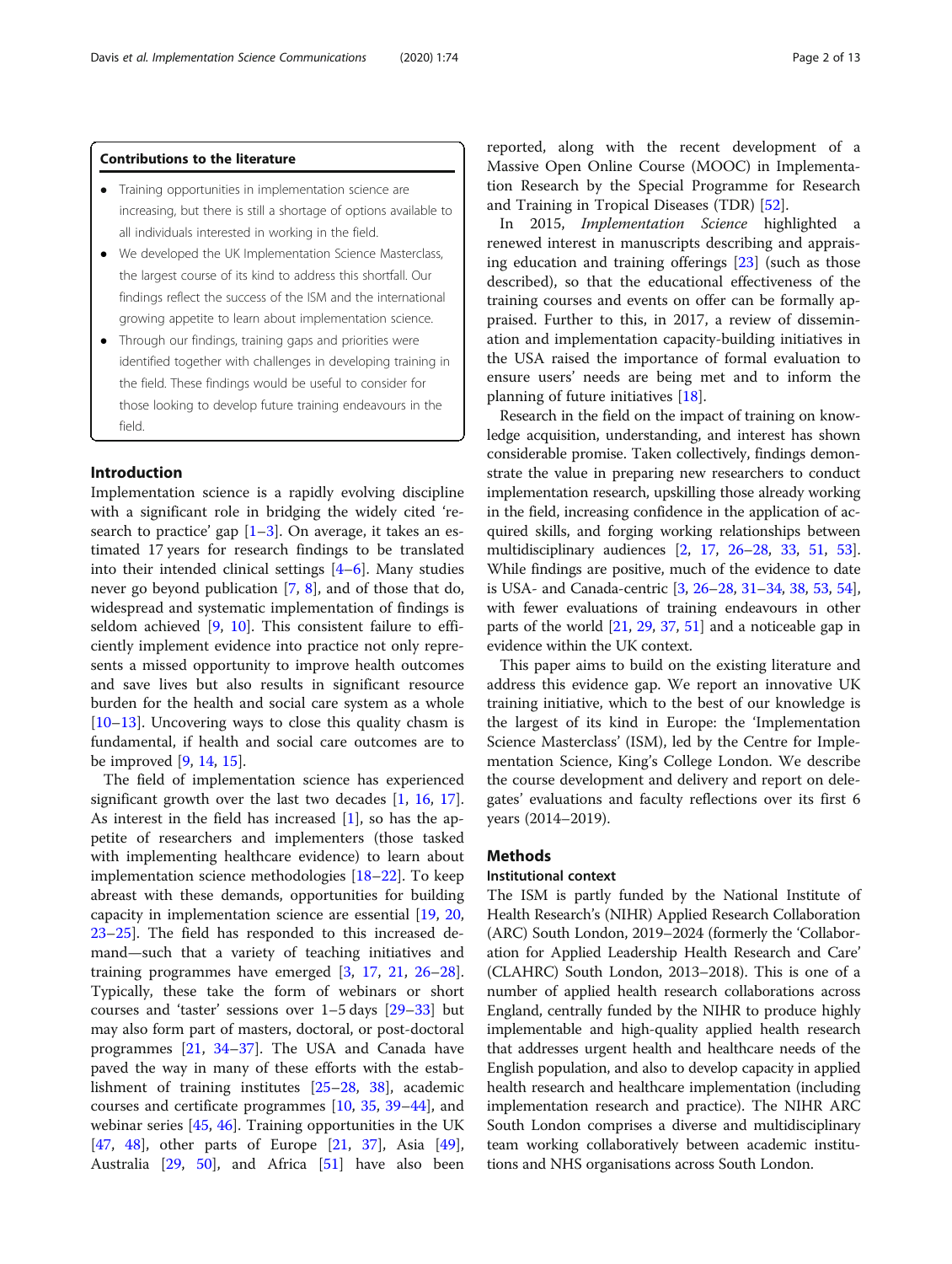Within this research infrastructure, the Centre for Implementation Science was established in 2014 and became operational in 2015. Based within the Health Service and Population Research Department of King's College London, the Centre leads implementation research and education activities and supports the research carried out by the ARC South London with the primary goal of helping to better implement research-driven best practices. The Centre is currently the largest implementation research infrastructure of its kind in the UK and Europe, hosting over 50 staff members—including faculty, scientists, and managerial and administrative personnel. The Centre is the organisation that hosts and delivers the ISM.

#### Rationale and aims of the ISM

The ISM was firstly conceptualised in 2013, as part of a drive to augment the UK capacity and capability in implementation research and practice. At the time of inception (2013), there was a significant shortage of UK training opportunities for those interested in learning how to better implement research findings into clinical practice [[55](#page-13-0)]. Training opportunities offered outside the UK (past and present) have not been able to address the training need many are/have been restricted to small numbers (e.g. capped at 12–20 individuals [\[26,](#page-13-0) [27,](#page-13-0) [38](#page-13-0), [56](#page-13-0)]), involve a competitive application process [\[26](#page-13-0), [27,](#page-13-0) [36,](#page-13-0) [38](#page-13-0), [56](#page-13-0)], or are restricted to specific professions [[23](#page-12-0), [36](#page-13-0)], contexts [\[27,](#page-13-0) [29](#page-13-0), [38](#page-13-0)], specific stage of career [\[27,](#page-13-0) [28](#page-13-0), [35](#page-13-0), [38,](#page-13-0) [49,](#page-13-0) [54](#page-13-0)], or those with established opportunities to conduct an implementation research project in their workplace [[10](#page-12-0), [36\]](#page-13-0).

The ISM's goal was to overcome these barriers and address the implementation research capacity shortage in the UK—and potentially also Europe. The primary aim of the ISM was to provide a training mechanism for all individuals interested in the application of implementation science methodologies and techniques, irrespective of their professional background, where they fall on the career trajectory, or their expertise. Secondary to this, we wanted to help encourage collaborative work through developing a network of implementation scientists from diverse disciplines, professions, work settings, and socio-demographics.

#### ISM annual development and delivery cycle

The ISM is delivered annually, in July, in London, over 2 full days. All aspects of the ISM are delivered face-face, excluding situations where there are unanticipated issues with a speaker's ability to attend in person; in these circumstances, video conferencing is used. The development and delivery of the ISM follows an annual multiphase, iterative educational cycle within the UK academic year:

Development stage (September to January): the ISM core content and faculty composition for the upcoming July delivery are reviewed and agreed in light of the preceding year's evaluation and faculty reflections. In the ISM's first development iteration (2013–2014), this stage also included a needs assessment of healthcare professionals and a curriculum mapping exercise of other relevant training initiatives in order to establish research and education priorities. This activity is now undertaken periodically to ensure the ISM remains relevant and addresses current needs in the UK (and further afield).

Delivery stage (January to July): the ISM is fully planned—including detailed description of the learning objectives of the core elements of the course; description of the course specialist elements; specification of interactive workshops; faculty formulation; finalisation of length, structure, and pedagogical approach(es); and administrative and communications arrangements for the course (incl. course location, communications materials, and handouts). Early in the calendar year, the course registration also becomes available for delegates.

Evaluation phase (July to August): this relates to the collection and analysis of (1) delegates' evaluations of the ISM (July), along with (2) faculty reflections (July to August), which are then used to inform the content and structure of the course for the following year—hence closing an iterative annual feedback and learning loop.

Delegates' evaluations: a structured and standardised evaluation form is used to assess delegates' overall impression of the ISM as well as attitudes towards the ISM's relevance and clarity of learning objectives, the appropriateness of its pace, duration and academic level, and the level of support provided by the faculty and organising committee before the ISM and its 2-day duration. Evaluation forms are included in the information pack delegates receive on the first day of the ISM. Delegates are encouraged to complete and hand in the evaluation survey at the end of the ISM: for those unable to do this, the survey is circulated via email, the day after the ISM. Responses are provided on a 5-point ordinal scale (e.g. 'What was your overall impression of the course?'—range—'very poor', 'poor', 'fair', 'good', 'very good') or 3-point ordinal scale (e.g. 'What did you think of the course duration?'—'too short', 'about right', and 'too long'). For the purpose of the evaluation, the positive and negative anchors derived from the 5-point scales were amalgamated (e.g. 'very good' and 'good' were combined to make 'good').

Delegates are also given the opportunity to provide free-text feedback on perceived key strengths of the ISM and what they felt could be done differently. Data is aggregated and fully anonymized for yearly ISM evaluation reports for the Centre for Implementation Science. Individual data are then destroyed due to General Data Protection Regulations (GDPR), a set of data protection rules implemented in UK law as the Data Protection Act 2018 ([https://www.legislation.](https://www.legislation.gov.uk/ukpga/2018/12/contents/enacted) [gov.uk/ukpga/2018/12/contents/enacted\)](https://www.legislation.gov.uk/ukpga/2018/12/contents/enacted).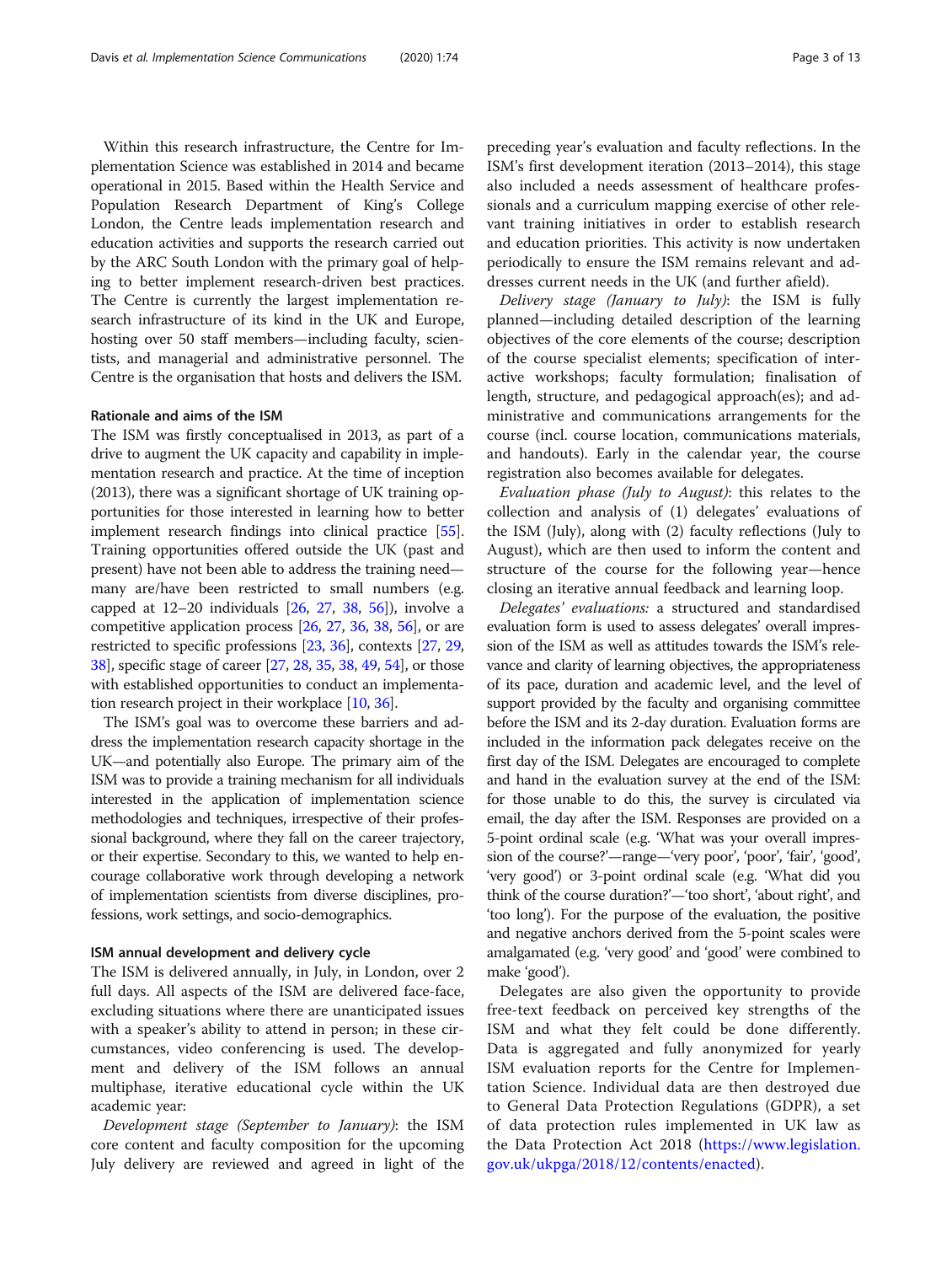Faculty reflections: the ISM faculty are annually invited to take part in two debriefings: one 'hot debrief' and one 'cold debrief'. The hot debrief takes place upon completion of the ISM—in a faculty group session or in smaller groups, facilitated by one of the two ISM co-directors. The aim is to capture initial thoughts and the experience of the course immediately upon its completion that will otherwise be forgotten or be filtered through subsequent reflection. The cold debrief is always virtual. The faculty are invited to submit their reflections on the course in August and September through a faculty group email, facilitated by one of the two co-directors. All emails are collected and collated, and then submitted to the ISM organising committee at their first meeting for the subsequent year's ISM (typically in September to October annually), alongside the detailed evaluation report, which includes a summary of the delegates' ISM evaluations. Annual ISM improvements are driven by these faculty reflections and the delegates' summary evaluation report.

Table 1 ISM faculty 2014-2019

#### Faculty and organising committee

The faculty represent a range of countries and continents, professional backgrounds (e.g. medics, researchers, service users, and patient representatives), disciplines (e.g. psychology, psychiatry, public health, medicine, and epidemiology), work settings (e.g. academic or healthcare organisations and services), and health services (e.g. cancer, surgery, diabetes). Taken collectively, the faculty hold expertise spanning all areas of implementation science.

The organising committee is chaired by 2 academic codirectors and includes experienced implementation scientists, communication officers, education programme managers, and experienced administrators. The committee oversees the scientific direction of the ISM, procurement and allocation of resources, substantive iterations to content (year on year), and dissemination of relevant information, materials, and guidance to the wider faculty and delegates (see Table 1 for a full list of the faculty over the 6 years of the ISM).

| Name                | Title                                                                    | Affiliation                                                      | Years<br>involved |
|---------------------|--------------------------------------------------------------------------|------------------------------------------------------------------|-------------------|
| Greg Aarons         | Professor of psychiatry                                                  | University of California, USA                                    | All 6             |
| Ricardo Araya       | Professor of global mental health                                        | King's College London, UK                                        | 6                 |
| Sarah Birken        | Assistant professor in the Department of<br>Health Policy and Management | Gillings School of Global Public Health, USA                     | 6                 |
| Annette Boaz        | Professor of healthcare research                                         | Kingston University and St George's,<br>University of London, UK | 4, 5, 6           |
| Geoff Curran        | Professor of pharmacy practice and psychiatry                            | University of Arkansas for Medical Sciences, USA                 | 5,6               |
| Richard Emsley      | Professor of medical statistics and trials methodology                   | King's College London, UK                                        | 6                 |
| Jill Francis        | Professor of health services research                                    | City, University of London, UK                                   | $\overline{4}$    |
| Kim Goldsmith       | Biostatistician and clinical trials specialist                           | King's College London, UK                                        | 6                 |
| Lucy Goulding*      | Kings improvement science programme manager                              | King's College London, UK                                        | 2, 3, 4, 5        |
| Bridie Kent         | Professor in leadership in nursing                                       | Plymouth University, UK                                          | 1                 |
| Peter Littlejohns   | Professor of public health                                               | King's College London, UK                                        | 5,6               |
| Susan Michie        | Professor of health psychology                                           | University College London, UK                                    | 3                 |
| Brian Mittman*      | Senior research scientist                                                | Kaiser Permanente, USA                                           | All $6$           |
| Joanna Moullin      | Lecturer in the faculty of health sciences                               | Curtin University, Australia                                     | 6                 |
| Per Nilsen          | Professor of social medicine and public health                           | Linköping University, Sweden                                     | 5,6               |
| John Ovretveit      | Professor of healthcare innovation                                       | Karolinska Institute, Sweden                                     | 2, 4, 5, 6        |
| Anne Rogers         | Professor of health systems implementation                               | University of Southampton, UK                                    | 3, 4, 5, 6        |
| Diana Rose          | Professor of user-led research                                           | King's College London, UK                                        | $\overline{2}$    |
| Anne Sales          | Professor in the School of Medicine                                      | University of Michigan, USA                                      | 1, 3              |
| Jane Sandall        | Professor of women's health                                              | King's College London, UK                                        | 3, 4, 5, 6        |
| Nick Sevdalis*      | Professor of patient safety and implementation science                   | King's College London, UK                                        | 2, 3, 4, 5, 6     |
| Rahul Shidhaye      | Clinical psychiatrist                                                    | Ruby Hall Clinic, India                                          | 2                 |
| Sharon Strauss      | Professor in the Department of Medicine                                  | University of Toronto, Canada                                    | 1, 2, 3           |
| Graham Thornicroft* | Professor of community psychiatry                                        | King's College London, UK                                        | 1, 2, 3           |

\*Individuals that have been part of the organising committee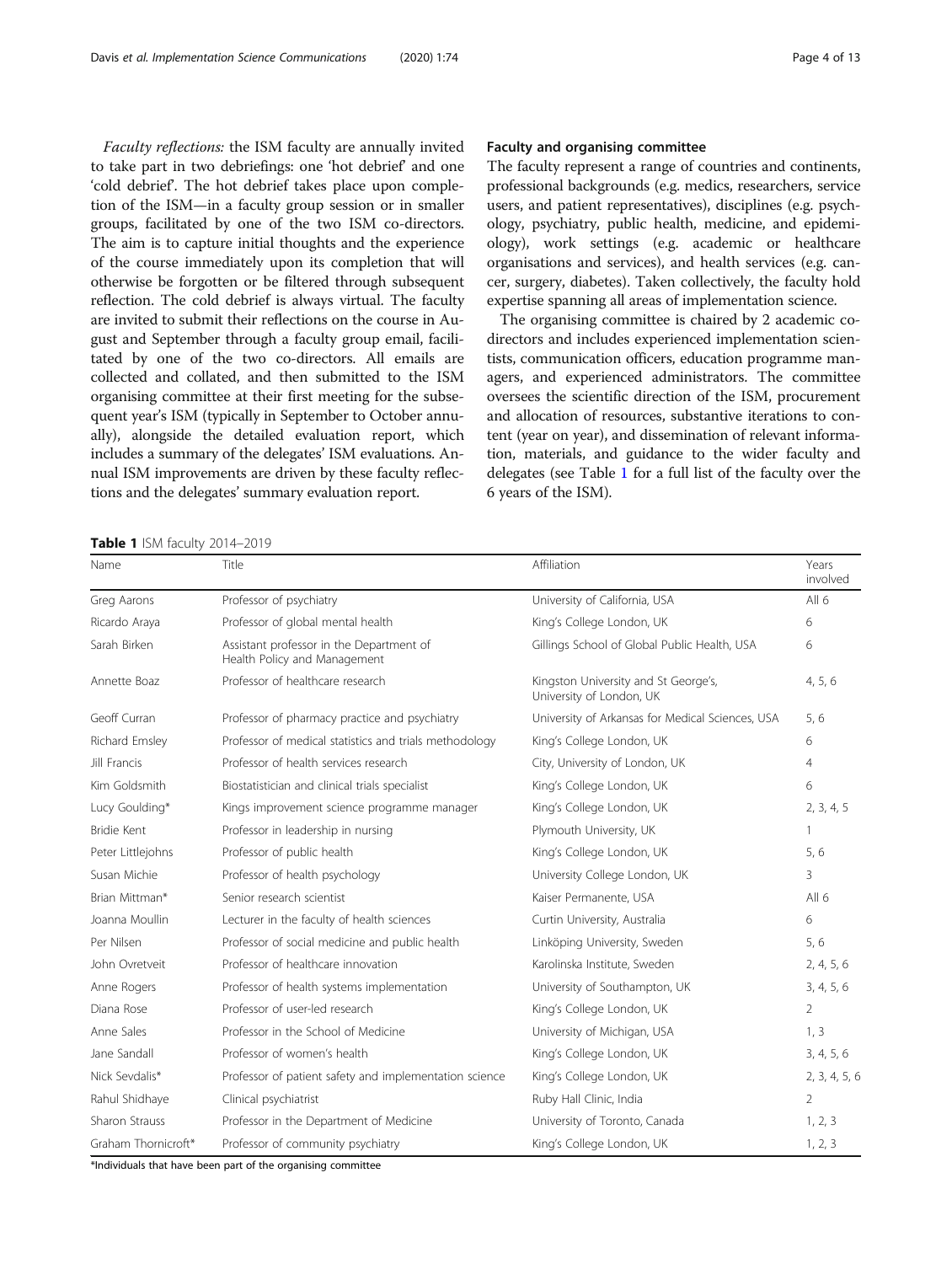#### Course development, curriculum, and structure

Five guiding principles underpin the ISM curriculum: (1) to have relevance to both researchers and implementers; (2) to focus on different health and care contexts, locally, nationally, and internationally, to illustrate that implementation issues are endemic in any care setting; (3) to take a 'systems' approach to highlight that implementation is a multi-level phenomenon (e.g. involving individuals, teams, organisations); (4) to comprise a mixture of teaching approaches and interactive sessions to meet the educational needs of new and intermediary learners as well as those with more expertise; and (5) to enable formal and informal interactions with faculty and delegates to forge experiential and transdisciplinary understanding of the methodological issues and conceptual challenges within the field.

Based on these principles, the ISM curriculum follows a 4-block structure, with each block delivered within a half-day session. The blocks cover the following broad thematic areas:

- Block 1—introduction to implementation science: delivered as the first half-day of the ISM; this block introduces the delegates to the basic concepts and definitions of the science, its historic provenance, and how it differs from/relates to other areas of health research (e.g. clinical effectiveness research).
- Block 2—implementation theories and frameworks: this block exposes delegates to theoretical frameworks developed and used by implementation scientists, including exemplar applications within research studies.
- Block 3—implementation research and evaluation methods and designs: this block covers research design elements applicable to implementation research, including an introduction to hybrid effectiveness-implementation designs, other trial and observational designs of relevance to implementation research questions, the Medical Research Council Framework for evaluation of complex health interventions, process evaluation approaches, and the use of logic models/theory-of-change methodology in implementation studies.
- Block 4—specialist topics: the final half-day of the ISM varies on an annual basis, thus offering the opportunity to cover prominent or topical implementation research issues. To date, this block has featured (amongst other topics) sessions on how implementation science relates to improvement science and knowledge mobilisation, the advantages and disadvantages of different implementation research designs, and the usefulness of implementation research for practical policy-making applications. The format of this block is accordingly flexible.

To deliver the four 'blocks', the ISM comprises a mixture of plenary lectures, workshops and breakout sessions, and debate panels. The plenaries and lectures describe and discuss the conceptual foundations and methodologies of implementation science. The workshops and breakout sessions focus on the application of specific tools and techniques. The debate panels address current controversies or 'hot topics' in implementation science as well as the relationship between implementation science and the related field of applied health research.

The content of the ISM was initially developed by drawing on the core faculty's extensive research and education expertise. In addition, we reviewed published resources including a list of established core competencies in knowledge translation [[25\]](#page-13-0), taken from a 2011 Canadian training initiative, as well as a 2012 framework for training healthcare professionals in implementation and dissemination science  $[41]$  $[41]$ . Newer evidence in the field (i.e. post-inception of the ISM in 2013) is considered yearly and used to help inform the following year's curriculum as needed: examples include published evaluations of implementation science training initiatives [[21](#page-12-0), [27,](#page-13-0) [28,](#page-13-0) [31](#page-13-0), [32,](#page-13-0) [34](#page-13-0), [37](#page-13-0), [38,](#page-13-0) [54](#page-13-0)], the National Implementation Research Network's recent 2018 working draft of core competencies for an implementation practitioner [[57\]](#page-13-0), and a scoping review of core knowledge translation competencies [\[58\]](#page-13-0). The ISM involves no summative assessment, but understanding is assessed formatively through the interactive group-based sessions.

Registration for the ISM has been through a simple online process with places offered on a first-come-firstserved basis.

Further information on any aspect of the ISM is available from the lead author (RD) upon request.

#### Results

Following the initial course in July 2014, the ISM is held annually in London, UK. The course is currently in its sixth year of running, with the 2020 ISM fully scheduled.

Each year, the number allowed to register has increased, to account for growing demand: starting from 40 delegates in 2014, with the most recent year (2019) capped at 150. A standardised fee structure is applied, in tandem with the host academic institution's (KCL) short course fee structure to ensure transparency and equity. Discounted fees are offered to specific groups of individuals (e.g. low- and middle-income country (LMIC) nationals, service users, those working in nongovernmental organisations (NGOs) and/or within the ARC South London footprint).

#### Information on delegates

To date, 501 delegates from over 29 countries have attended the masterclass. Most delegates (75%) have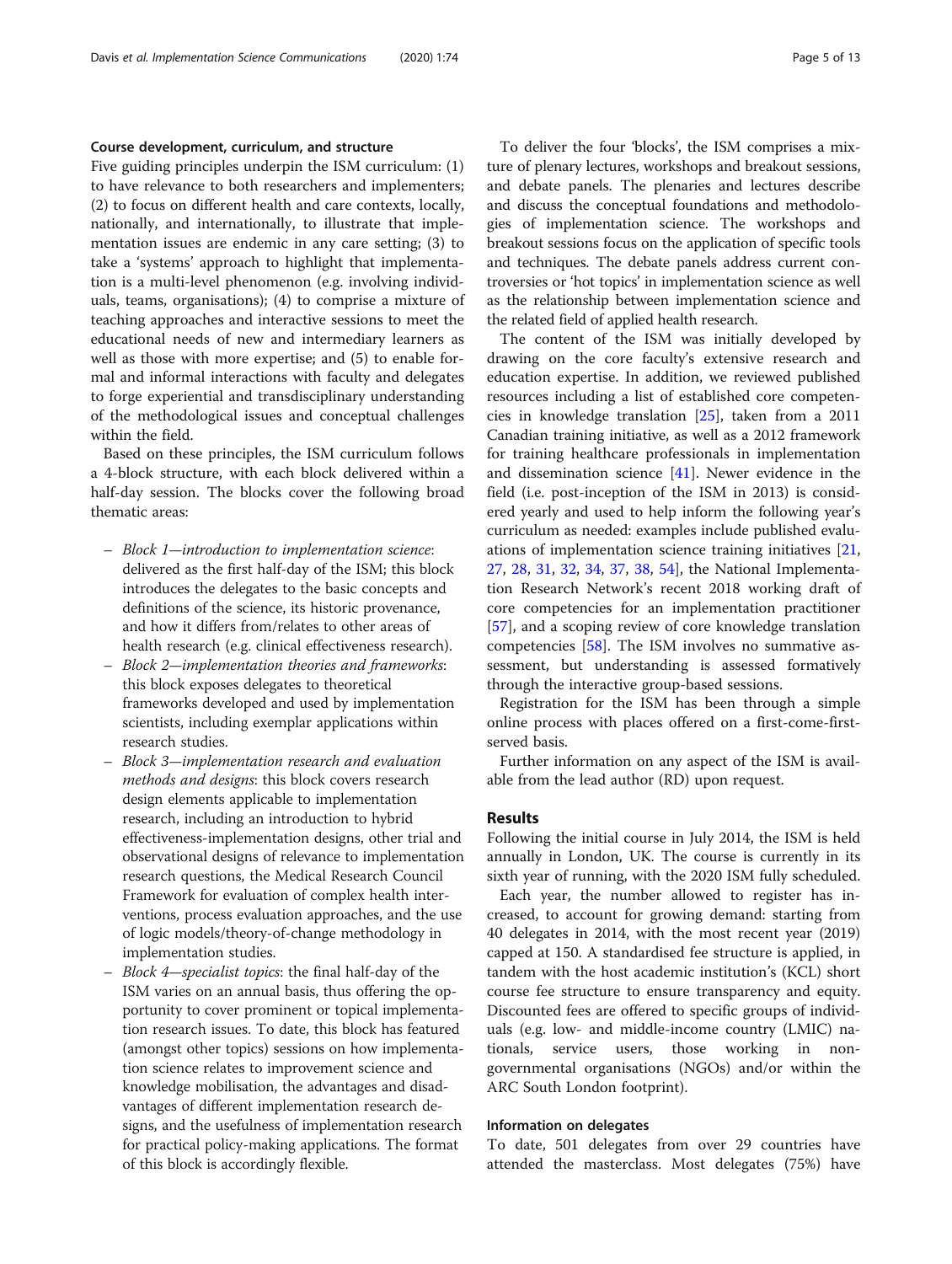been UK-based (380/501) with 51% (258/501) residing in London, UK. The number of overseas delegates has increased year-on-year, from 13% ( $N = 5/40$ ) in year 1 (2014) to 33% ( $N = 48/147$ ) in year 6 (2019) (see Table 2).

The course attracts delegates from a range of cultural, ethnic, and professional backgrounds (e.g. nurses, doctors, healthcare managers, psychologists, economists, policy makers, patient representatives, and epidemiologists), and different stages of their career (e.g. doctoral students, post-doctoral fellows, research staff, junior, and senior faculty), representing multiple academic departments, including social work, public health, medicine, pharmacy, and psychology, as well as those from nonacademic health and social care organisations.

#### Delegates' evaluations of the ISM

The overall response rate from delegates across the six years was 64.5% (323/501). Table [3](#page-8-0) displays the breakdown of data in relation to the evaluation survey. An overwhelming majority of delegates (92%, 294/318 responses) reported that their overall impression of the course was 'good' or 'very good'. The majority also stated that the learning objectives were relevant (94%, 287/ 306), clear (90%, 277/307), and reached 84% (256/306). Seventy-four percent of delegates (233/313) rated the pre-course reading material favourably, with most agreeing that the pace of the course (86%, 275/320), the course duration (85%, 271/319), and the academic level (87%, 275/316) were 'about right'. Seventy-one percent (219/307) felt that the ISM would have an impact ('definitely' or 'partly') on how they approach their practice and/or future research, with the majority also rating both the level of pre-course support for delegates and support during the day as 'high' (89%, 276/310, and 92%, 281/304, respectively).

Free-text feedback on the ISM was provided by more than half (> 65%) the delegates. Comments on the 'strengths' of the course across all 6 years focused on the following:

- Breadth and variety of topics: e.g. 'nice breadth of topics', 'comprehensive overview of the field'.
- Quality of the speakers: e.g. 'the speakers were all excellent. Very engaged and helpful', 'clearly incredibly knowledgeable and approachable'.

Benefit of interactive sessions: e.g. 'it was useful to apply the learnings from the lectures in the workshops', 'very valuable having the small group sessions', 'the discussions gave me the chance to really understand and apply the content being presented'.

Networking opportunities: e.g. 'interacting with experts in the field, meeting colleagues and networking informally', 'I loved having the opportunity to interact with researchers in the field and editors of journals'.

Diversity of faculty and audience: e.g. 'speakers from a variety of fields', 'getting the perspectives of researchers internationally', 'global perspective of implementation science from a diversity of fields'.

Consolidation of learning: e.g. 'enough repetition and continuity to embed ideas', 'reinforced concepts I was familiar with and stretched my thinking about challenges and questions to be answered', 'validated what I understood already'.

Structure: e.g. 'mixture of presentations and groupbased sessions', 'combination of lectures followed by workshops'.

**Table 2** Delegate information

| Year     |     | Delegates, N London-based, N (%) | the UK, $N$ $(\%)$ |          | Other parts of Overseas, N (%) Countries of overseas delegates, N (%)                                                                                                                                                                                                   |
|----------|-----|----------------------------------|--------------------|----------|-------------------------------------------------------------------------------------------------------------------------------------------------------------------------------------------------------------------------------------------------------------------------|
| 2014* 40 |     | 29(73)                           | 6(15)              | 5(13)    | India, Spain, USA, Canada                                                                                                                                                                                                                                               |
| 2015* 46 |     | 32 (70)                          | 7(15)              | 7(15)    | Ireland, Denmark, Switzerland, Canada, Japan, India                                                                                                                                                                                                                     |
| 2016     | -80 | 45 (56)                          | 23 (29)            | 12(15)   | Denmark (3), Netherlands (2), Ireland (2), Germany (1), Belgium (1),<br>Jamaica (1), Switzerland (1)                                                                                                                                                                    |
| 2017     | -87 | 46 (53)                          | 24 (28)            | 17(20)   | Norway (5), Germany (3), Denmark (2), Portugal (2), Ireland (1), Italy (1),<br>New Zealand (1), Malaysia (1), South Africa (1)                                                                                                                                          |
| 2018     | 101 | 41(41)                           | 28 (28)            | 32(32)   | Australia (6), Netherlands (5), USA (4), Ireland (4), Norway (3), Czech<br>Republic (2), Belgium (1), Canada (1), France (1), Germany (1),<br>New Zealand (1), South Africa (1), Sweden (1), Switzerland (1)                                                            |
| 2019     | 147 | 65 (44)                          | 34(23)             | 48 (33)  | Australia (11), Denmark (1), Germany (4), Hong Kong (1), Ireland (3),<br>Italy (1), Jordan (1), Malta (1), Netherlands (6), New Zealand (2), Nigeria (<br>1), Norway (3), Russia (1), South Africa (1), Sweden (2), Switzerland (4),<br>Taiwan (1), Uganda (1), USA (3) |
| Total    | 501 | 258 (51)                         | 122 (24)           | 121 (24) |                                                                                                                                                                                                                                                                         |

\*We do not have the individual breakdown of data for 2014/2015. Data was taken from the aggregated and fully anonymised annual evaluation of the ISM report. Individual-level data was destroyed after the reports had been written

There were a few dropouts each year due to extraneous circumstances, e.g. the 2019 ISM had 150 registered, 147 attended (dropouts due to illness, etc.)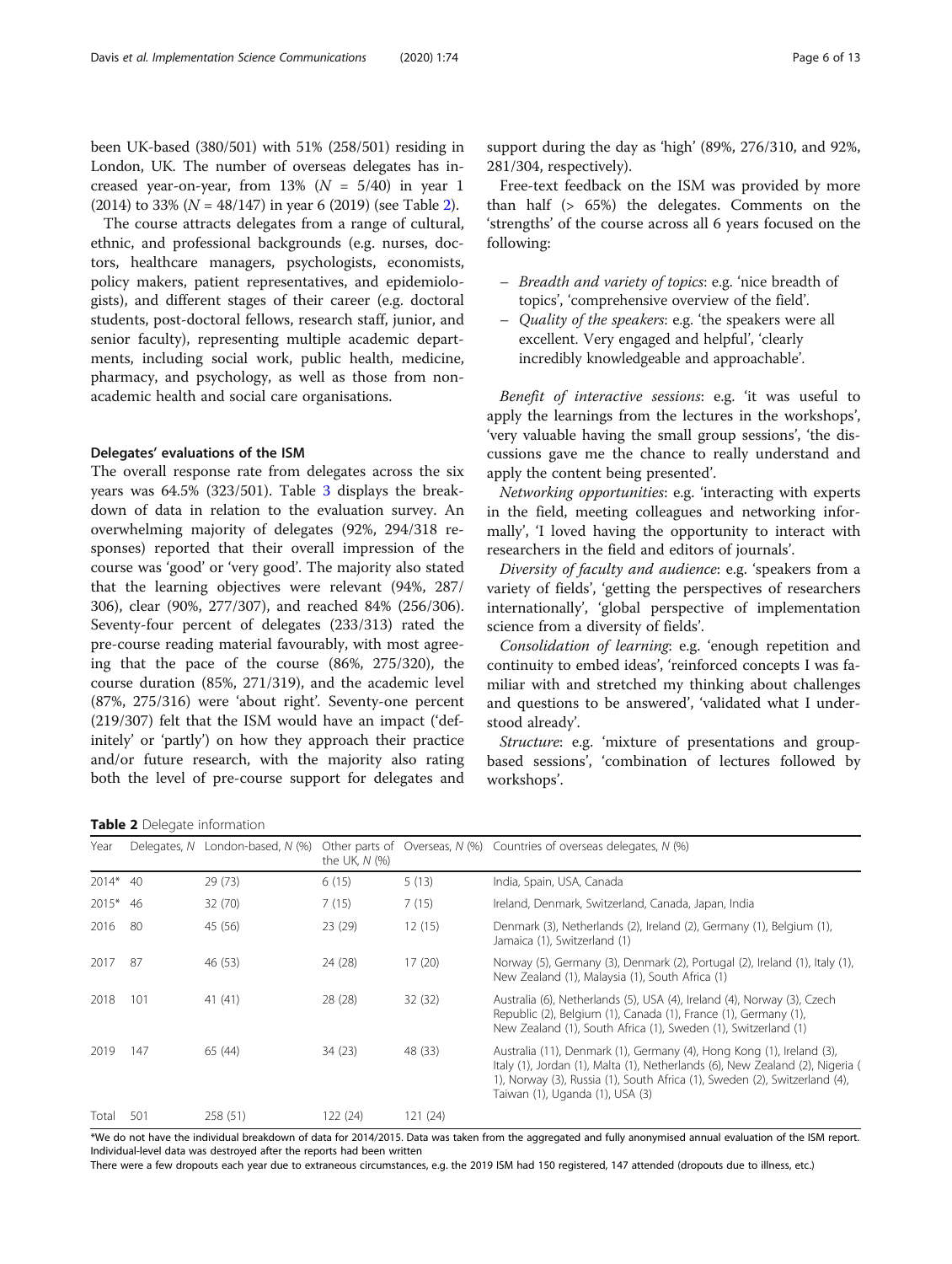<span id="page-8-0"></span>

| Table 3 Delegates' evaluations of the masterclass                                                                                                                                                                        | 2014, N (%)                                                  | 2015, N (%)                                                  | 2016, N (%)                                                                             | 2017, N (%)                                                  | 2018, N (%)                                                  | 2019, N (%)                                                  | Total, N (%)                                                                              |
|--------------------------------------------------------------------------------------------------------------------------------------------------------------------------------------------------------------------------|--------------------------------------------------------------|--------------------------------------------------------------|-----------------------------------------------------------------------------------------|--------------------------------------------------------------|--------------------------------------------------------------|--------------------------------------------------------------|-------------------------------------------------------------------------------------------|
| Overall impression                                                                                                                                                                                                       | Good: 20 (95)<br>Poor: 0 (0)<br>Fair: 1 (5)                  | Good: 32 (97)<br>Fair: 1 (3)<br>Poor: 0 (0)                  | Good: 36 (97)<br>Poor: 0 (0)<br>Fair: 1 (3)                                             | Good: 51 (96)<br>Poor: $0(0)$<br>Fair: 2 (4)                 | Good: 75 (91)<br>Fair: 7 (9)<br>200r: 0(0)                   | Good: 80 (87%)<br>Fair: 9 (10%)<br>Poor: $3(3)$              | Good: 294 (92)<br>Poor: $3(1)$<br>Fair: 21 $(7)$                                          |
| Learning objectives clear                                                                                                                                                                                                | Yes: 20 (95)<br>Partly: 1(5)<br>No: 0 (0)                    | Yes: 32 (100)<br>Partly: 0 (0)<br>No: 0 (0)                  | Yes: 37 (95)<br>$P$ artly: $2(5)$<br>No: 0 (0)                                          | Yes: 48 (94)<br>Partly: 3 (6)<br>No: 0 (0)                   | Yes: 78 (95)<br>Partly: 3(4)<br>$\sqrt{a}$ : 1(1)            | Partly: 15 (18)<br>Yes: 62 (76)<br>No: 5 (6)                 | Yes: 277 (90)<br>Partly: 24 (8)<br>No: 6 (2)                                              |
| Learning objectives relevant                                                                                                                                                                                             | Partly: 2 (10)<br>Yes: 19 (90)<br>No: 0 (0)                  | Yes: 32 (100)<br>Partly: 0 (0)<br>No: 0 (0)                  | Yes: 40 (100)<br>Partly: 0 (0)<br>No: 0 (0)                                             | Yes: 49 (98)<br>Partly: 1 (2)<br>No: 0 (0)                   | Yes: 78 (98)<br>Partly: 2 (3)<br>No: 0 (0)                   | Partly: 12 (14)<br>No: 2 (2)<br>Yes: 69 (83)                 | Yes: 287 (94)<br>Partly: 17 (5)<br>No: 2 (1)                                              |
| Learning objectives reached                                                                                                                                                                                              | Partly: 2 (10)<br>Yes: 19 (90)<br>No: 0 (0)                  | 31 (97)<br>Partly: 1 (3)<br>No: 0 (0)<br>Yes:                | Partly: 6 (15)<br>No: 0 (0)<br>Yes: 33 (85)                                             | Yes: 43 (86)<br>Partly: 6 (12)<br>No: 1 (2)                  | Partly: 8 (10)<br>No: 1(1)<br>Yes: 71 (89)                   | Yes: 59 (70)<br>Partly: 21 (25)<br>No: 5(5)                  | Yes: 256 (84)<br>Partly: 44 (14)<br>No: 6 (2)                                             |
| Pre-course reading material                                                                                                                                                                                              | About right: 19 (90)<br>Too much: 2 (10)<br>Too light: 0 (0) | About right: 29 (91)<br>Too light: 2 (6)<br>Too much: 1 (3)  | About right: 32 (82)<br>Too much: 7 (18)<br>Too light: 0 (0)                            | About right: 33 (66)<br>Too light: 0 (0)<br>oo much: 17 (34) | About right: 64 (78)<br>Too light: 1 (1)<br>oo much: 17 (21) | About right: 56 (63)<br>Too light: 0 (0)<br>oo much: 33 (37) | About right: 233 (74)<br>oo much: 77 (25)<br>Too light: 3 (1)                             |
| Pace of the course                                                                                                                                                                                                       | About right: 17 (81)<br>Too fast: 3 (14)<br>Too slow: 1 (5)  | About right: 28 (88)<br>Too slow: 0 (0)<br>Too fast: 4 (13)  | About right: 33 (83)<br>Too slow: 0 (0)<br>Too fast: 7 (18)                             | About right: 42 (79)<br>Too slow: 1 (2)<br>Too fast: 10 (19) | About right: 76 (93)<br>Too slow: 4 (5)<br>oo fast: $2(2)$   | About right: 79 (86)<br>Too slow: 2 (2)<br>Too fast: 11 (12) | About right: 275 (86)<br>Too slow: 8 (2)<br>Too fast: 37 (12)                             |
| Course duration                                                                                                                                                                                                          | About right: 14 (67)<br>Too long: 6 (29)<br>Too short: 1 (5) | About right: 28 (88)<br>Too long: 4 (13)<br>Too short: 0 (0) | About right: 37 (93)<br>Too long: 2 (5)<br>Too short: 1 (3)                             | About right: 42 (81)<br>Too long: 7 (13)<br>Too short: 3 (6) | About right: 73 (89)<br>Too long: 3 (4)<br>Too short: 7 (6)  | About right: 77 (85)<br>Too long: 4 (4)<br>oo short: 10 (11) | About right: 271 (85)<br>Too long: 26 (8)<br>$\overline{1}$ oo short: 22 $\overline{(7)}$ |
| Academic level                                                                                                                                                                                                           | About right: 19 (90)<br>Too high: 2 (10)<br>Too low: 0 (0)   | About right: 32 (100)<br>Too low: 0 (0)<br>Too high: 0 (0)   | About right: 36 (90)<br>oo high: 4 (10)<br>$\sqrt{\frac{1}{2}}$ oo $\sqrt{\frac{1}{2}}$ | About right: 42 (81)<br>oo high: 8 (15)<br>Too low: 2 (4)    | About right: 67 (82)<br>Too low: 6 (7)<br>Too high: 9 (11)   | About right: 79 (89)<br>oo high: 8 (9)<br>Too low: $2(2)$    | About right: 275 (87)<br>oo high: 31 (10)<br>Too low: 10 (3)                              |
| Impact of course on work                                                                                                                                                                                                 | Partly: 5 (24)<br>No: 0 (0)<br>Yes: 16 (76)                  | $1y: 3(10)$<br>1(3)<br>27(87)<br>Part<br>Yes:<br>$\dot{\Xi}$ | Yes: 26 (68)<br>Partly: 11 (29)<br>No: 1 (3)                                            | Yes: 36 (68)<br>Partly: 17 (32)<br>No: 0 (0)                 | Partly: 21 (27)<br>No: 1 (1)<br>Yes: 56 (72)                 | Partly: 29 (33)<br>No: 2 (2)<br>Yes: 58 (65)                 | Yes: 219 (71)<br>Partly: 86 (28)<br>No: 5 (2)                                             |
| Pre-course support                                                                                                                                                                                                       | Good: 18 (90)<br>Fair: 2 (10)<br>Poor: 0 (0)                 | Good: 28 (91)<br>Fair: 3 (10)<br>Poor: 0 (0)                 | Good: 36 (94)<br>Fair: 2 (5)<br>Poor: 0 (0)                                             | Good: 48 (91)<br>Fair: 4 (8)<br>Poor: 1 (2)                  | Good: 70 (87)<br>Fair: 8 (10)<br>Poor: 2 (3)                 | Good: 76 (86)<br>Fair: 8 (9)<br>Poor: $4(5)$                 | Good: 276 (89)<br>Fair: 27 (9)<br>Poor: 7 (2)                                             |
| Support during the day                                                                                                                                                                                                   | Good: 20 (95)<br>Poor: 0 (0)<br>Fair: 1 (5)                  | Good: 29 (94)<br>Fair: 2 (6)<br>Poor: 0 (0)                  | Good: 31 (97)<br>Poor: $0(0)$<br>Fair: 1 (3)                                            | Good: 49 (93)<br>Poor:2 $(4)$<br>Fair: 2 (4)                 | Good: 77 (97)<br>900r: 0(0)<br>Fair: 3 (4)                   | Good: 75 (86)<br>Fair: 11 (13)<br>Poor: $1(1)$               | Good: 281 (92)<br>Poor: $3(1)$<br>Fair: 20 (7)                                            |
| Overall response rate (%)*                                                                                                                                                                                               | 21/40 (53%)                                                  | 34/46 (74)                                                   | 40/80 (50)                                                                              | 53/87 (61)                                                   | 82/101 (80)                                                  | 93/147 (63)                                                  | 323/501 (64.5)                                                                            |
| RR range                                                                                                                                                                                                                 | 20-21/40                                                     | $31 - 33/46$                                                 | $32 - 40/80$                                                                            | 50-53/87                                                     | 78-82/102                                                    | 82-93/147                                                    | 304-320/501                                                                               |
| "Overall response rate calculated using the number of delegates that completed the evaluation survey, irrespective of missing data (i.e. if they did not complete all questions)<br>Percentages are rounded down if < .5 |                                                              |                                                              |                                                                                         |                                                              |                                                              |                                                              |                                                                                           |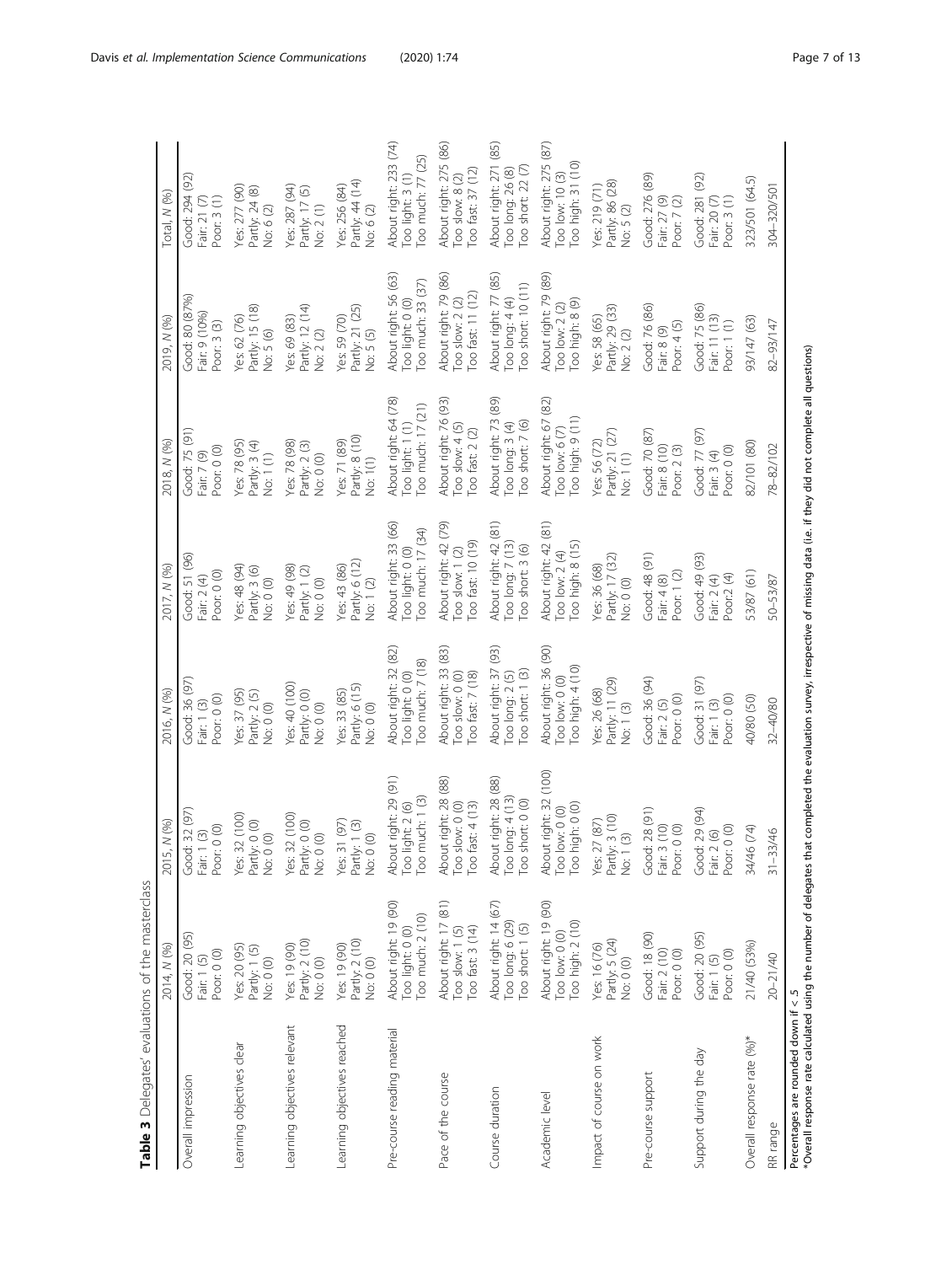Comments on how the ISM could be improved in the future centred on the following:

Greater focus and separation on LMIC and other contexts: e.g. 'I don't think I was the right person for the course because I work in LMIC and did not feel the content was relevant to these contexts', 'the focus on healthcare – I would have liked to have seen more relevance to social care', 'it would have been useful to separate out local and global streams'.

- Opportunities to discuss own work: e.g. 'more time for small group work to discuss individual projects', 'some project clinic time for reflection on specific projects', 'more opportunities to talk about my own work', 'clinic to discuss own projects with experts'.
- Greater interactivity: e.g. 'would have liked it to be more interactive', 'even more group-based sessions', 'greater opportunities to ask questions and engage with tasks'.
- Support required in the application of knowledge: e.g. 'I have learned a lot but I am not able to implement the knowledge', 'I know what implementation science is now but am still unsure how to apply it to my field'.

#### Faculty reflections

The faculty reflections have focused on several areas over the years—summarised as follows:

Educational delivery methods: balance of didactic lectures and workshops; this is a recurring theme. The ISM has always included a mixture of didactic and interactive components. The balance of them as well as the nature of the activities carried out during the interactive workshops has been regularly reflected upon. The faculty have remained keen on the mixture of activities to continue. The interactive workshops have changed in nature—from sessions where the contents of the immediately preceding lecture were reflected upon and discussed in the context of specific delegates' projects, to delegates submitting summary projects which were themed and reviewed at the workshops, to, more recently, the workshops focusing on specialist topic areas that require a hands-on interactive approach—including how to publish implementation studies, how to apply the concept of a learning healthcare system, and how to carry out stakeholder engagement activity and other specialist topics.

ISM educational level: introductory vs advanced curriculum streams; in its early years and following the original needs assessment, the ISM was designed as a plenary course—i.e. all delegates were always kept together in plenary sessions, and attended similarly themed workshops. However, over the years, this approach shifted—such that as of 2019 the ISM includes

two streams, one aimed at introductory learners and the other aimed at advanced learners. The lectures and workshops are themed accordingly for these two streams.

Selection and prioritisation of topic areas within the curriculum: the faculty have been very keen on keeping the curriculum relevant but also refreshing it annually. This has meant that the curriculum has gravitated towards coverage of key methodological aspects of implementation science (including hybrid designs, implementation theories and frameworks, application of theory of change/logic model methodology, and complex intervention evaluation design). At the same time, the need to refresh the ISM and keep it current has meant that a number of specialist areas have also been covered over the years—including the interface of implementation with improvement science and knowledge mobilisation, funding implementation research, and implementation research in the context of global health.

Provision of project (incl. papers, grants, service implementation projects) development support and mentoring: the faculty have often reflected that some of the more advanced learners who are at a stage of their careers at which they are submitting funding bids or designing implementation studies would benefit from a mentoring scheme to be delivered through the ISM. A pilot operationalization of this reflection will be offered as part of the 2020 ISM.

#### Examples of iterations to the course

The process of designing and delivering the ISM each year is a continual process. Key changes we have made centre on the registration process, the setting, the content, and the structure. For example, after the 2015 ISM, we streamlined the registration process so that delegates no longer had to submit an abstract (which detailed an outline of an implementation project for discussion and development) because acted as a deterrent to some, especially if they were new to the field. After the 2014 ISM, we changed the venue and room layout after many individuals commented on how the workshops and group work felt fragmented and broken up by walking to different venues. In 2016, after delegates stated that they were 'hoping for more on evaluations', we incorporated sessions on evaluating complex interventions in the curriculum for the following years. We have, over the years, also reduced the number of didactic classes per day and increased (where possible) formal and informal opportunities to network and discuss research projects with faculty and peers. In 2019, we also introduced an advanced implementation science stream (mentioned in the faculty reflections above) based on requests from a growing number of delegates and the need to cater for their differing levels of expertise.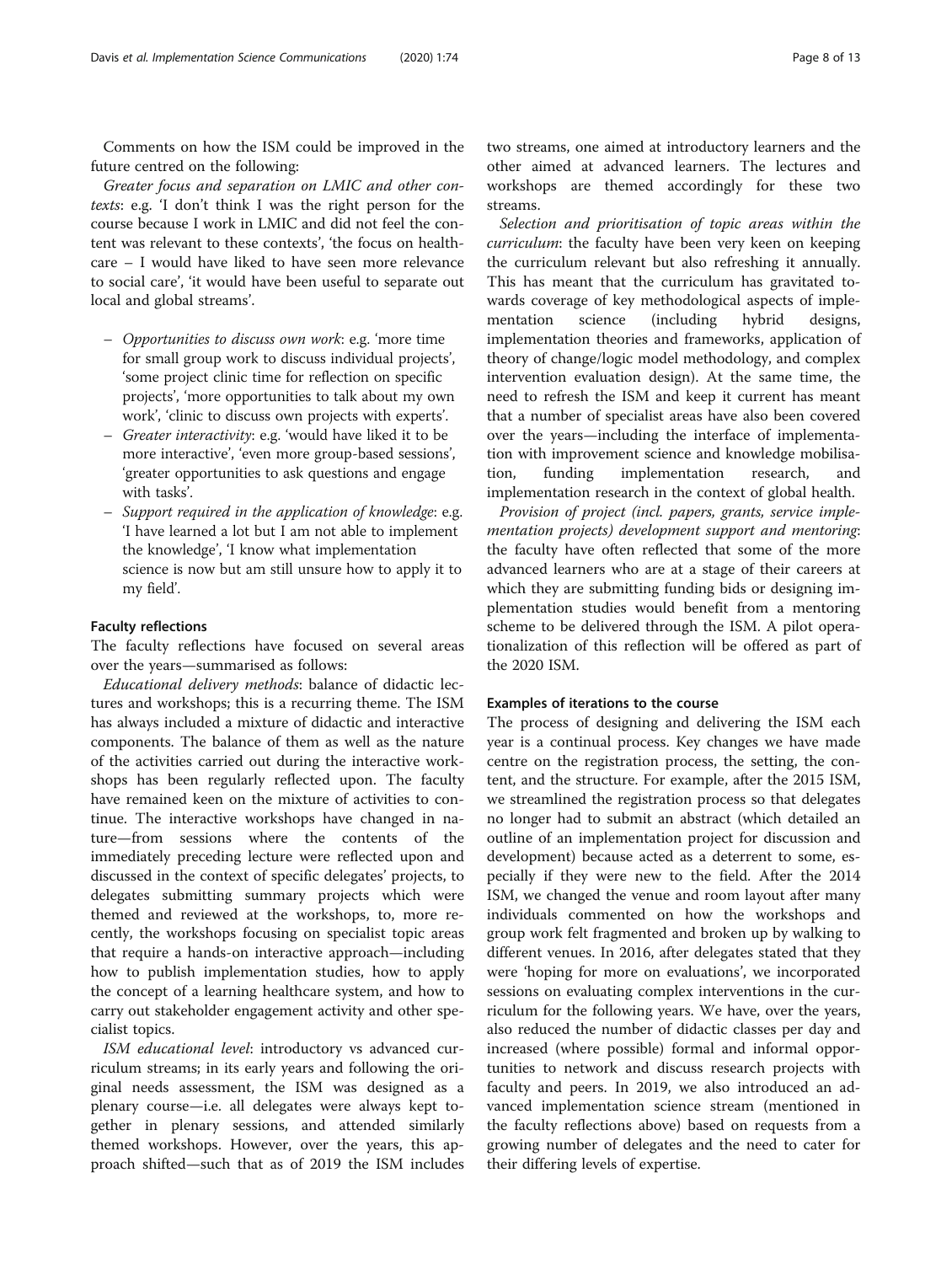### Wider impact and evolution of additional training offerings

We have developed several other training initiatives that have stemmed either directly or partly from feedback on the ISM. Key outputs include the following:

Project advice clinics—we offer bespoke advice clinics, introduced (in 2017) as a direct result of repeated and growing numbers of requests from ISM delegates for feedback on their own implementation science projects. Anyone can apply, and clinics run all through the year, providing real-time feedback to individuals as and when they need it. To date, we have conducted 39 clinics  $(2017 = 15, 2018 = 13, 2019 = 11)$ ; though these figures are not an indicator of the demand for the clinics, rather they are reflective of the capacity we have had to deliver them. Feedback collected from attendees has been extremely positive in terms of the usefulness of the clinics and level of support provided.

UK Implementation Science Annual Research Conference—as the ISM has grown, it has become harder to accommodate delegates' desires to showcase and discuss their own research in the group-based sessions. As a direct expressed need, we developed the UK Implementation Science Annual Research Conference, which is the largest conference of its kind in the UK (and will be in its 3rd year in 2020). In 2018, 116 delegates attended the conference from 16 countries; this number increased to 148 in 2019, with delegates from 17 countries, including (but not limited to) Austria, Belgium, South Africa, Spain, New Zealand, USA, Canada, Sweden, Nigeria, Taiwan, and Hong Kong.

– Additional offerings—we have developed a range of lectures and half or full day training offerings embedded within formal postgraduate courses at King's College London (e.g. the Masters in Public Health and MSc Global Mental Health). These offerings were driven, in part, by feedback from ISM delegates regarding the lack of training opportunities in implementation science. We have also designed and delivered a range of bespoke courses for health and social care organisations. Typically (but not always), these requests originate from individuals that attend the ISM that wish to offer similar training to their host organisation, so we then deliver training tailored to their specific needs and context.

#### **Discussion**

This paper describes the development and evaluation of the UK ISM, led annually by the Centre for Implementation Science, King's College London in London, UK. Over the 6-year period, the ISM has grown considerably, both in size and in terms of its international reach with

delegates attending from all over the world. Across the evaluation, consistently favourable results were reported in terms of knowledge gained, relevance of content, and potential impact on future work. Noteworthy strengths included the breadth of the curriculum and opportunities to network with individuals from a diversity of backgrounds. Several areas of improvement were identified, including allowing more time for group discussions and placing greater emphasis on implementation science in low- and middle-income countries (LMICs) and social care contexts.

The ISM was developed to address the significant lack in training opportunities in implementation science in the UK. At its inception (and currently still), it is the largest initiative of its kind in the UK that provides training for all individuals irrespective of their professional background, qualifications, and expertise or where they fall on the career trajectory. The substantial breadth of topics covered together with the cross-disciplinary, international composition of faculty and delegates provides a rich and varied training environment as well as helping to foster collaborative opportunities.

Our findings, consistent with analogous research [[26](#page-13-0)– [28,](#page-13-0) [33,](#page-13-0) [37](#page-13-0), [38](#page-13-0), [54\]](#page-13-0), demonstrate the need and value of training initiatives in implementation science. A key strength of our research is the longitudinal nature of the evaluative data, collected at the end of each ISM, providing 'real-time' feedback over a 6-year period. To the best of our knowledge, this is the only research that describes the development and evaluation of a training initiative delivered in the UK, focused solely on implementation science. Papers like ours are essential in order to gain a field-wide perspective on the nature and range of initiatives available so that training gaps can be identified and addressed in future capacity-building endeavours [[2,](#page-12-0) [18](#page-12-0)– [20,](#page-12-0) [59,](#page-13-0) [60](#page-13-0)]. A limitation of our research is that only two thirds of delegates completed our evaluation survey. However, while lower than we would have liked, this response rate was consistently achieved across the whole evaluation period enabling comparability of findings across the years.

Developing and delivering the ISM has not been without its challenges. We are still grappling with some of these issues but feel it is important to reflect on our learnings to date. Many obstacles we have encountered are interrelated; while not insurmountable, they certainly compound the complexities with building capacity in the field. We reflect on these here so they can be borne in mind by educators who may be looking to establish similar training initiatives.

A strong underlying aim of our ISM is its transdisciplinary and cross-professional approach. While this component is critical to the success of the course, such diversity can create considerable differences in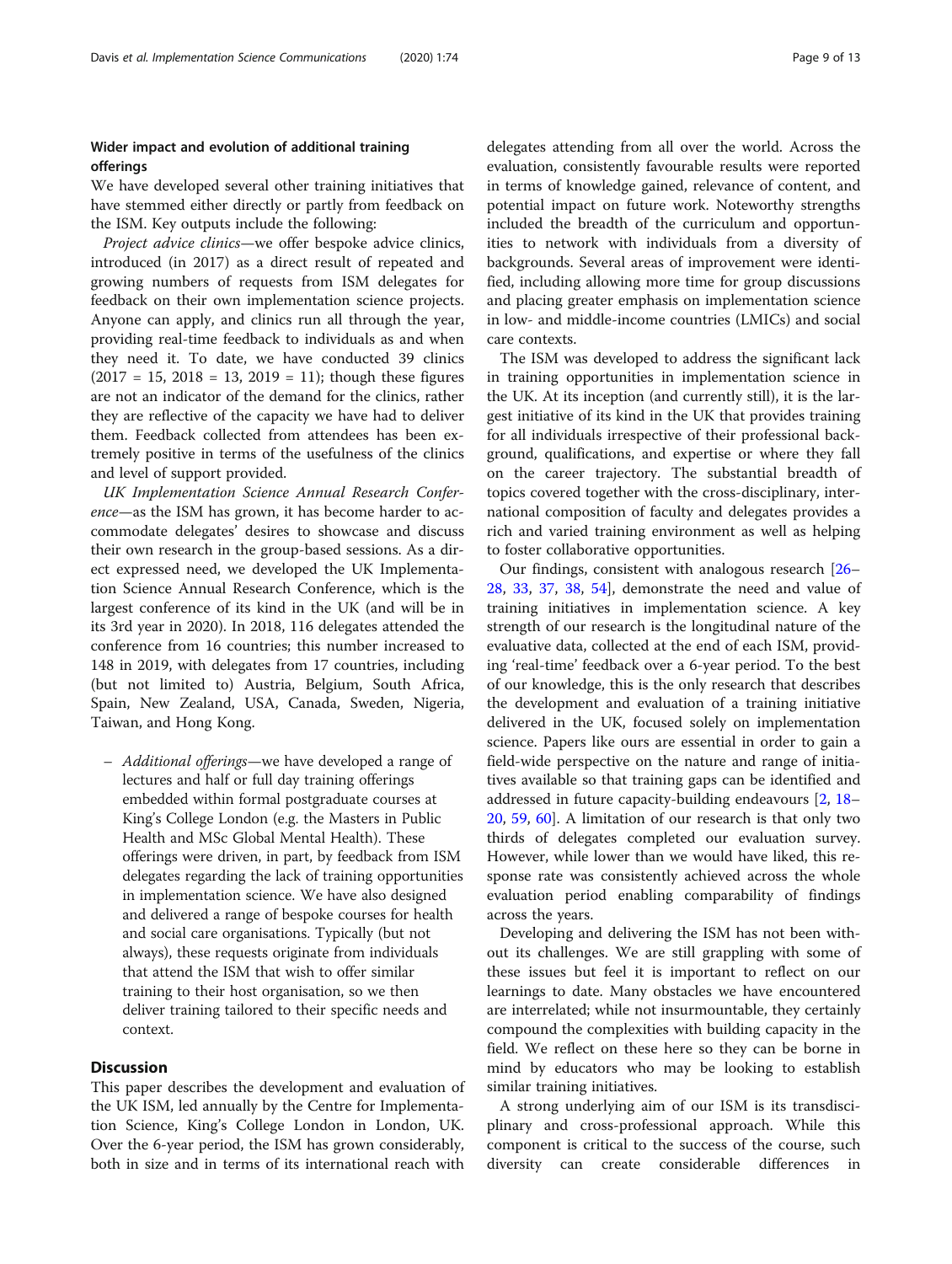perspectives and training expectations amongst delegates. While this is neither unpreventable nor unwanted (given the importance of addressing complex healthcare problems from a variety of angles), it can also be obstructive to meeting individual needs. Given our wide target audience, we could not tailor our curriculum to specific disciplines or contexts. At times, this made it hard for some delegates (particularly those with less experience) to assimilate the taught concepts and methodologies in a way that made sense to them and was applicable to their own practice setting.

Equally, an intentional feature of our ISM was to target both junior and established investigators as well as those newer to the field as many of the current training opportunities are aimed at those with more experience [[26](#page-13-0)–[28](#page-13-0), [38](#page-13-0)]. This resulted in some delegates expressing a desire for sessions to be split based on levels of expertise: a view, more prevalent in the recent ISMs, as the course has grown. In 2019, we made efforts to address this through the inclusion of an 'advanced stream'. The need to account for differential competencies for the beginner and advanced learner in implementation science has also been raised more widely in the literature [[33](#page-13-0), [61,](#page-13-0) [62](#page-13-0)], but we found it difficult deciding the level of content and specific points of focus for each stream. We also did not find any similar attempts reported in the published literature that we could use as a benchmark.

An additional aspect of our ISM was its dual focus on both implementers and researchers, which is important for two key reasons. First, training efforts in implementation science are typically aimed at researchers not implementers [[32](#page-13-0)]. Second, bringing together researchers and implementers enables an open forum to raise key obstacles when implementing evidence into practice and generates research and practice discussions on how these can be overcome [[19](#page-12-0), [51\]](#page-13-0). When the ISM was initially developed in 2013/ 2014, core competencies for the implementation researcher and practitioner did not exist. This resulted in considerable debate amongst faculty over what topics we should include, and how. While more recently, important steps have been taken to establish curricula expectations [\[25,](#page-13-0) [41](#page-13-0), [57,](#page-13-0) [59,](#page-13-0) [63](#page-13-0)] and a working draft of competencies for the implementation specialist has been produced [[57](#page-13-0)], a consistent curriculum, focused on inter-disciplinary competencies, is yet to emerge [\[26](#page-13-0), [27](#page-13-0), [41](#page-13-0), [64](#page-13-0)].

A final, but equally important challenge we have encountered is keeping up with training demands, reflected by the increasing number of delegates wanting to register on our ISM, including those from overseas. A key advantage of our ISM is that it provides efficiency in scale, attracting a range of international faculty and delegates at a singular event. In the early years, when the ISM was smaller, delegates were able to benefit greatly from the expertise of the faculty by signing up for one-on-one

time to gain feedback on their individual projects. We were also able to better align individuals in the group sessions and workshops in terms of interests and experience, providing greater opportunities to discuss techniques and methods that could be applied to their specific needs. Now the ISM is substantially bigger, it has become harder to tailor it in this way, and in the interest of fairness, we no longer hold one-one sessions with faculty because we cannot do this for all attendees. This presents us with somewhat of a quandary. While we do not want to hinder the growth of the ISM, we do not have capacity to keep up with this growth if it continues to mature at its current pace. This issue resonates with wider literature that has shown there is a shortage of spaces on implementation science-focused training opportunities, with demand notably superseding availability [[19](#page-12-0), [26](#page-13-0), [27](#page-13-0), [38](#page-13-0), [62](#page-13-0)]. Finding ways to build capacity in the field to reach out to a wider critical mass is essential if we are to cope with this growing demand. The online avenue holds promise, with several organisations paving the way and releasing web-based courses in dissemination and implementation science in recent years [[52](#page-13-0), [65,](#page-13-0) [66\]](#page-13-0).

Finally, it is also important to note that as part of this evaluation, we did not assess whether training resulted in improved implementation of evidence-based interventions. Recent evidence has shown that training initiatives in implementation and dissemination science can lead to sustained improvements in applying evidence into practice [[54\]](#page-13-0), and also result in peer-reviewed publications, grant applications, and subsequent funding [\[26,](#page-13-0) [27](#page-13-0), [38](#page-13-0), [67\]](#page-13-0) with scholarly productivity increasing the longer the duration of training [\[67\]](#page-13-0). While it was not the intention of our research to examine this, it nonetheless remains an important area of exploration to help highlight and strengthen the value and impact of training in the field. We are mindful of this and are exploring ways to assess such benefits in our future capacity-building endeavours.

#### Conclusions

As evident in this article, interest in the UK ISM is growing year on year and on an international level. The development of the ISM curriculum will continue to be an annual iterative process, reflective of the evidence base as it evolves and the directly expressed needs of the delegates that attend the course. As an emerging field of interest, implementation science measures and methods are still developing [\[68,](#page-14-0) [69](#page-14-0)], but as new research unfolds, we will move more towards a clearer and more established consensus on teaching priorities and approaches. There is no easy formula to address some of the challenges we have faced when developing and delivering the ISM, but our consistently positive findings across a 6-year evaluation period indicate that we are at least some of the way to getting the ingredients right.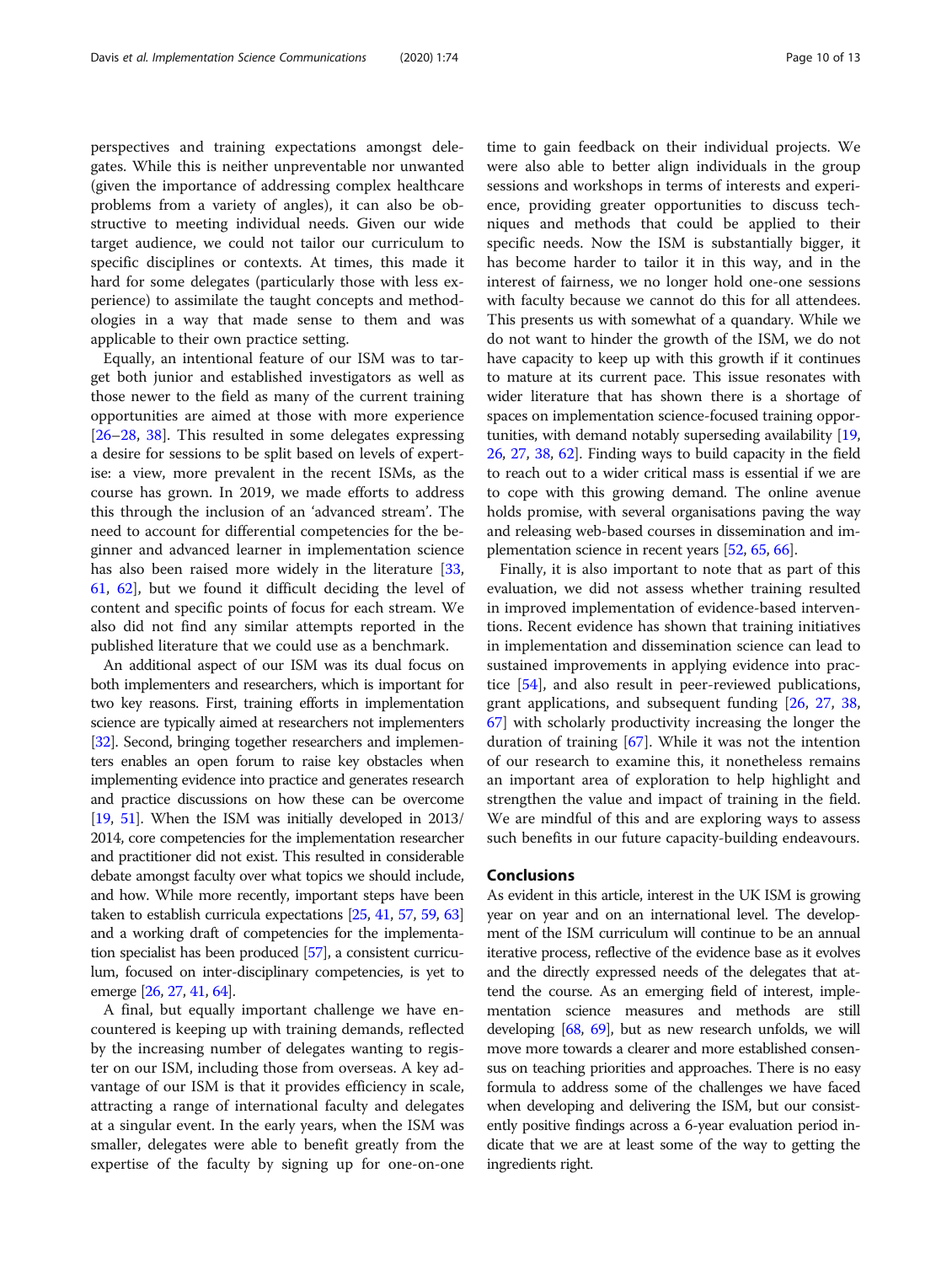#### <span id="page-12-0"></span>Abbreviations

ISM: Implementation Science Masterclass; LMICs: Low- and middle-income countries; NIHR: National Institute of Health Research; ARC: Applied Research Collaboration; CLAHRC: Collaboration for Leadership in Applied Health Research and Care; KCL: King's College London

#### Acknowledgements

We would like to thank the delegates who took the time to complete the evaluation survey. We would also like to thank any individuals that assisted in the marketing of the ISM, its organisation and/or delivery and those that helped facilitate of chair workshops or teaching sessions. There are too many individuals to name but thank you to you all!

#### Authors' contributions

RD designed the paper; was responsible for its conceptualization, drafting, and edits; and has been involved in the organising committee of the ISM. NS and BM are directors of the ISM and BM has been involved since its inception and NS from 2015-present. NS has been involved in editing the manuscript. GT, LG, and JS have contributed to the design and delivery of the curriculum of the ISM. AK, MB, and LG have been part of the ISM organising committee and compiled and analysed the data for the evaluation. LG and JS have been involved in the organisation of the ISM and the design and delivery of the course curriculum. All authors read and approved the final version of the manuscript.

#### Funding

RD, NS, MB, AK, GT, JS, and LG are supported by the National Institute for Health Research (NIHR) Applied Research Collaboration: South London at King's College Hospital NHS Foundation Trust. NS and LG are members of King's Improvement Science, which offers co-funding to the NIHR ARC South London and comprises a specialist team of improvement scientists and senior researchers based at King's College London. Its work is funded by King's Health Partners (Guy's and St Thomas' NHS Foundation Trust, King's College Hospital NHS Foundation Trust, King's College London and South London and Maudsley NHS Foundation Trust), Guy's and St Thomas' Charity, and the Maudsley Charity. GT is also supported by the by the NIHR Asset Global Health Unit award, the UK Medical Research Council in relation the Emilia (MR/S001255/1) and Indigo Partnership (MR/R023697/1) awards and receives support from the National Institute of Mental Health of the National Institutes of Health under award number R01MH100470 (Cobalt study). The views expressed in this publication are those of the author(s) and not necessarily those of the NHS, NIHR, or the Department of Health and Social Care.

#### Availability of data and materials

The datasets are available from the authors on reasonable request.

#### Ethics approval and consent to participate

This paper presents the findings of an education evaluation of the 'UK Implementation Science Masterclass'. Ethical approval was not required. Completing the evaluation form was interpreted as informed consent to participate.

#### Consent for publication

Not applicable

#### Competing interests

Nick Sevdalis is the Director of London Safety and Training Solutions Ltd, which provides quality and safety training and advisory services on a consultancy basis to healthcare organisation globally. Brian Mittman (2014– present) and Nick Sevdalis (2015–present) are co-directors of the ISM. Graham Thornicroft was a co-director of the ISM in 2014. The other authors have no conflicts to declare.

#### Author details

<sup>1</sup> Centre for Implementation Science, Health Service and Population Research Department, King's College London, London, UK. <sup>2</sup>Department of Research and Evaluation, Kaiser Permanente, Pasadena, USA. <sup>3</sup>Department of Women and Children's Health, School of Life Course Science, King's College London, London, UK.<sup>4</sup> Centre for Global Mental Health, Health Service and Population Research Department, King's College London, London, UK.

#### Received: 24 May 2020 Accepted: 18 August 2020 Published online: 11 September 2020

#### References

- 1. Norton W, Lungeanu A, Chamber DA, Contractor N. Mapping the growing discipline of dissemination and implementation science in health. Scientometrics. 2017;12:1367–90.
- 2. Chambers DA, Pintello D, Juliano-Bult J. Capacity-building and training opportunities for implementation science in mental health. Psychol Res. 2020;283:112511.
- Norton W. Advancing the science and practice of dissemination and implementation in health: a novel course for public health students and academic researchers. Public Health Rep. 2014;129(6):536–42.
- 4. Balas E, Boren S. Managing clinical knowledge for health care improvement. In: van Bemmel JH, McCray AT, editors. Yearbook of medical informatics. Stuttgart: Schattauer Verlagsgesellschaft mbH; 2000. p. 65–70.
- 5. Grant J, Green L, Mason B. Basic research and health: a reassessment of the scientific basis for the support of biomedical science. Res Eval. 2003;12:217– 24.
- 6. Morris ZS, Wooding S, Grant J. The answer is 17 years, what is the question: understanding time lags in translational research. J Roy Soc Med. 2011;104: 510–20.
- 7. Wensing M. Implementation science in healthcare: introduction and perspective. Z Evid Fortbild Qual Gesundnwes. 2015;109(2):97–102.
- Rapport F, Clay-Williams R, Churruca K, Shih P, Hogden A, Braithwaite J. The struggle of translating science into action: foundational concepts of implementation science. J Eval Clin Pract. 2018;24(1):117–26.
- 9. Bauer MS, Damschroder L, Hagedorn H, Smith J, Kilbourne AM. An introduction to implementation science for the non-specialist. BMC Psychol. 2015;16(3):32.
- 10. Burton DL, Lubotsky Levin B, Massey T, Baldwin J, Williamson H. Innovative graduate research education for advancement of implementation science in adolescent behavioral health. J Behav Health Serv Res. 2016;43:172–86.
- 11. Grol R. Successes and failures in the implementation of evidence-based guidelines for clinical practice. Med Care. 2001;39:46–54.
- 12. McGlynn EA, Asch SM, Adams J, et al. The quality of health care delivered to adults in the United States. N Engl J Med. 2003;348:2635–45.
- 13. Seddon ME, Marshall MN, Campbell SM, Roland MO. Systematic review of studies of quality of clinical care in general practice in the UK, Australia and New Zealand. Qual Health Care. 2001;10:152–8.
- 14. Mallonee S, Fowler C, Istre GR. Bridging the gap between research and practice: a continuing challenge. Inj Prev. 2016;12(6):357–9.
- 15. Ginossar T, Heckman KJ, Cragun D, et al. Bridging the chasm: challenges, opportunities, and resources for integrating a dissemination and implementation science curriculum into medical education. J Med Ed Curr Dev. 2018;5:1–11.
- 16. Sales AE, Wilson PM, Wensing M, et al. Implementation science and implementation communications: our aims, scope and reporting expectations. Implement Sci. 2019;14:77.
- 17. Brownson RC, Proctor EK, Luke DA, et al. Building capacity for dissemination and implementation research: one university's experience. Implement Sci. 2017;12:104.
- 18. Proctor EK, Chambers DA. Training in dissemination and implementation research: a field-wide perspective. Transl Behav Med. 2017;7(3):624–35.
- 19. Tabak R, Padek MM, Kerner JF. Dissemination and implementation science training needs: insights from practitioners and researchers. Am J Prev Med. 2017;52(3):S322–9.
- 20. Chambers DA, Proctor EK, Brownson RC, Straus SE. Mapping training needs for dissemination and implementation research: lessons from a synthesis of existing D&I research training programs. Transl Behav Med. 2017;7(3):593– 601.
- 21. Carlfjord S, Roback K, Nilsen P. Five years' experience of an annual course on implementation science: an evaluation among course participants. Implement Sci. 2017;12:101.
- 22. Ford BS, Rabin B, Morrato EH, Glasgow RE. Online resources for dissemination and implementation science: meeting the demand and lessons learned. J Clin Transl Sci. 2018;2(5):259–66.
- 23. Straus S, Sales A, Wensing M, Michie M, Kent B, Fiy R. Education and training for implementation science: our interest in manuscripts describing education and training materials. Implement Sci. 2015;1:136.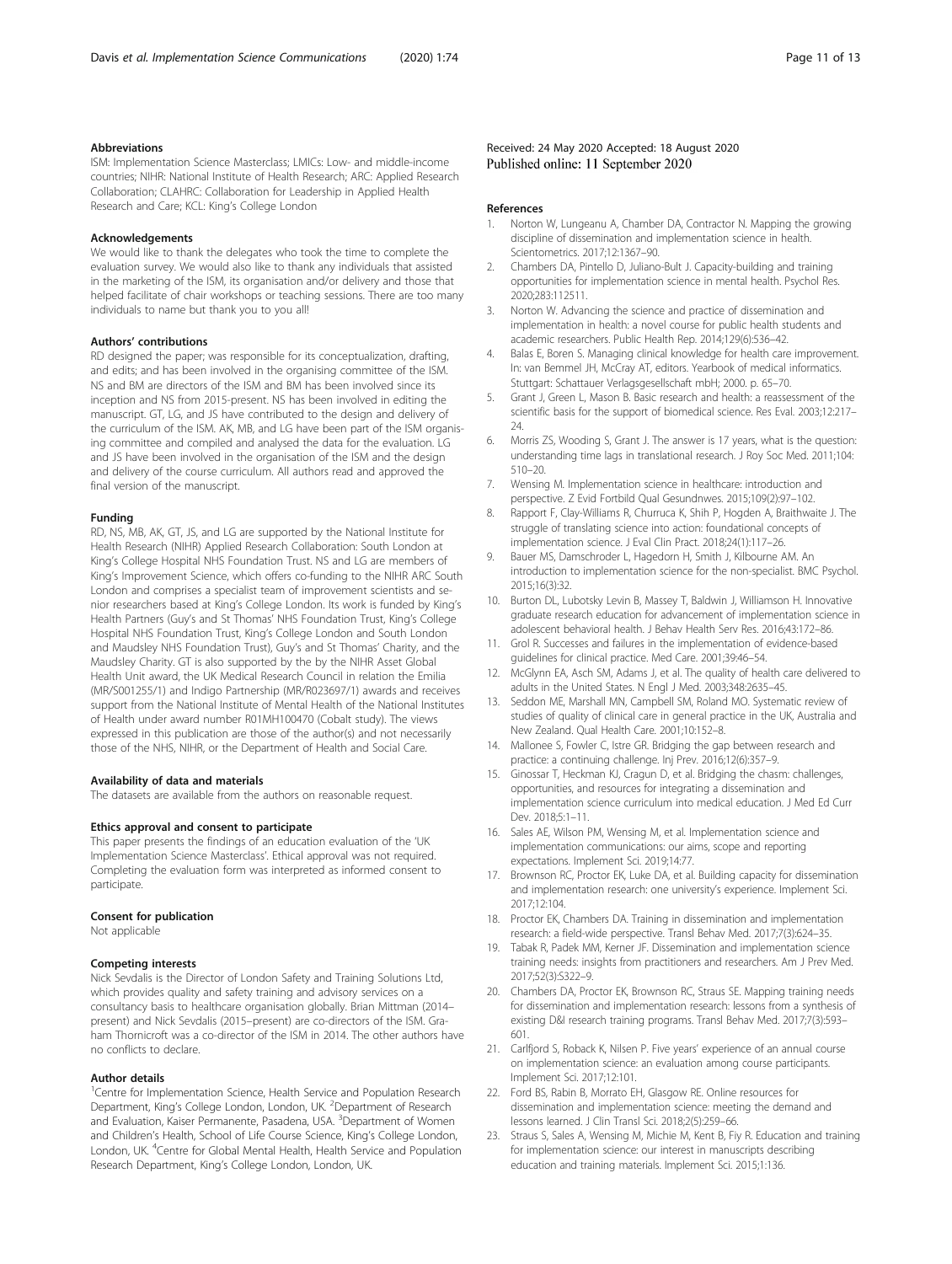- <span id="page-13-0"></span>24. Smits PA, Denis JL. How research funding agencies support science integration into policy and practice: an international overview. Implement Sci. 2014;9:28.
- 25. Straus SE, Brouwers M, Johnson D, et al. Core competencies in the science and practice of knowledge translation: description of a Canadian strategic training initiative. Implement Sci. 2011;6:127.
- 26. Meissner H, Glasgow RE, Vinson CA, et al. The US training institute for dissemination and implementation research in health. Implement Sci. 2013; 8:12.
- 27. Proctor EK, Landsverk J, Baumann AA, et al. The implementation research institute: training mental health implementation researchers in the United States. Implement Sci. 2013;8:105.
- 28. Proctor E, Ramsey AT, Brown MT, Malone S, Hooley C, McKay V. Training in Implementation Practice Leadership (TRIPLE): evaluation of a novel practice change strategy in behavioural health organisations. Implement Sci. 2019; 14:66.
- 29. Goodenough B, Fleming R, Young M, Burns K, Jones C, Forbes F. Raising awareness of research evidence among professionals delivering dementia care: are knowledge translation workshops useful? Gerontology Geriat Ed. 2017;38(4):392–406.
- 30. Jones K, Armstrong R, Pettman T, Waters E. Cochrane Update. Knowledge translation for researchers: developing training to support public health researchers KTE efforts. J Public Health. 2015;37(2):364–6.
- 31. Marriott BR, Rodriguez AL, Landes SJ, Lewis CC, Comtois KA. A methodology for enhancing implementation science proposals: comparison of face-toface versus virtual workshops. Implement Sci. 2016;11:62.
- 32. Moore JE, Rashid S, Park JS, Khan S, Straus SE. Longitudinal evaluation of a course to build core competencies in implementation practice. Implement Sci. 2018;13:106.
- 33. Morrato EH, Rabin B, Proctor J, et al. Bringing it home: expanding the local reach of dissemination and implementation training via a university-based workshop. Implement Sci. 2015;10:94.
- 34. Ramaswamy R, Mosnier J, Reed K, Powell BJ, Schenck AP. Building capacity for Public Health 3.0: introducing implementation science into a MPH curriculum. Implement Sci. 2019;14:18.
- 35. Means AR, Phillips DE, Lurton G, et al. The role of implementation science training in global health: from the perspective of graduates of the field's first dedicated doctoral program. Glob Health Action. 2016;9(1):31899.
- 36. Ackerman S, Boscardin C, Karliner L, et al. The Action Research Program: experiential learning in systems-based practice for first year medical students. Teach Learn Med. 2016;28(20):183–91.
- 37. Ulrich C, Mahler C, Forstner J, Szecsenyi J, Wensing M. Teaching implementation science in a new Master of Science program in Germany: a survey of stakeholder expectations. Implement Sci. 2017;12:55.
- 38. Padek M, Mir N, Jacob RR, et al. Training scholars in dissemination and implementation research for cancer prevention and control: a mentored approach. Implement Sci. 2018;13:18.
- 39. 'Public Health Implementation Science' Virginia Tech. [https://www.tbmh.vt.](https://www.tbmh.vt.edu/focus-areas/health-implement.html) [edu/focus-areas/health-implement.html](https://www.tbmh.vt.edu/focus-areas/health-implement.html) (accessed 9/1/2019).
- 40. 'Fundamentals of Implementation Science', University of Washington <https://edgh.washington.edu/courses/fundamentals-implementation-science> (accessed 9/1/2019).
- 41. Gonzalez R, Handley MA, Ackerman S, O'Sullivan PS. Increasing the translation of evidence into practice, policy and public health improvements: a framework for training health professionals in implementation and dissemination science. Acad Med. 2012;87(3):271–8.
- 42. 'Introduction to implementation science, theory and design' University of California, San Francisco. [https://epibiostat.ucsf.edu/introduction](https://epibiostat.ucsf.edu/introduction-implementation-science-theory-and-design)[implementation-science-theory-and-design](https://epibiostat.ucsf.edu/introduction-implementation-science-theory-and-design) (accessed 12/1/2019).
- 43. 'Implementation science certificate' University of California, San Francisco. <https://epibiostat.ucsf.edu/faqs-implementation-science-certificate> (accessed 12/1/2019).
- 44. 'Implementation and dissemination science' University of Maryland [https://](https://www.graduate.umaryland.edu/research/) [www.graduate.umaryland.edu/research/](https://www.graduate.umaryland.edu/research/) (accessed 12/1/2019).
- 45. 'Implementation Science Seminar Series'. Quality Enhancement Research Initiative (QUERI) Implementation Seminar Series', U.S Department of Veterans Affairs. <https://www.hsrd.research.va.gov/cyberseminars/series.cfm> (accessed 12/1/2019).
- 46. 'Implementation Science Research Webinar Series' National Cancer Institute [http://news.consortiumforis.org/training/ucsf-implementation-science](http://news.consortiumforis.org/training/ucsf-implementation-science-online-training-program/)[online-training-program/](http://news.consortiumforis.org/training/ucsf-implementation-science-online-training-program/) (accessed 12/1/2019).
- 47. 'UK Implementation Science Masterclass, Kings College London. [https://](https://www.kcl.ac.uk/events/implementation-science-masterclass) [www.kcl.ac.uk/events/implementation-science-masterclass](https://www.kcl.ac.uk/events/implementation-science-masterclass) (accessed 12/1/ 2019).
- 48. 'Implementation science module'. University of Exeter. [http://medicine.](http://medicine.exeter.ac.uk/programmes/programme/modules/module/?moduleCode=HPDM026&ay=2015/6) [exeter.ac.uk/programmes/programme/modules/module/?moduleCode=](http://medicine.exeter.ac.uk/programmes/programme/modules/module/?moduleCode=HPDM026&ay=2015/6) [HPDM026&ay=2015/6](http://medicine.exeter.ac.uk/programmes/programme/modules/module/?moduleCode=HPDM026&ay=2015/6) (accessed 12/1/2019).
- 49. Wahabi HA, Al-Ansary A. Innovative teaching methods for capacity building in knowledge translation. BMC Med Ed. 2011;11:85.
- 50. 'Specialist certificate in implementation science' University of Melbourne. [https://study.unimelb.edu.au/find/courses/graduate/specialist-certificate-in](https://study.unimelb.edu.au/find/courses/graduate/specialist-certificate-in-implementation-science/)[implementation-science/](https://study.unimelb.edu.au/find/courses/graduate/specialist-certificate-in-implementation-science/) (accessed 12/1/2019).
- 51. Osanjo GO, Oyugi JO, Kibwage IO, et al. Building capacity in implementation science research training at the University of Nairobi. Implement Sci. 2016;11:30.
- 52. 'Massive open online course on implementation research (MOOC). The Special Programme for Research and Training in Tropical Diseases. [https://](https://www.publichealthupdate.com/registration-open-tdr-massive-open-online-course-mooc-on-implementation-research/) [www.publichealthupdate.com/registration-open-tdr-massive-open-online](https://www.publichealthupdate.com/registration-open-tdr-massive-open-online-course-mooc-on-implementation-research/)[course-mooc-on-implementation-research/](https://www.publichealthupdate.com/registration-open-tdr-massive-open-online-course-mooc-on-implementation-research/) (accessed 12/1/2019).
- 53. Luke DA, Baumann AA, Carothers BJ, Landsverk J, Proctor EK. Forging a link between mentoring and collaboration: a new training model for implementation science. Implement Sci. 2016;11:137.
- 54. Park JS, Moore JE, Sayal R, et al. Evaluation of the "Foundations in knowledge translation" training initiative: preparing end users to practice KT. Implement Svi. 2018;13:63.
- 55. Fade S, Halter, M. Understanding South London's Capacity for Implementation and Improvement Science, 2014. Report prepared for Health Innovation Network South London (south London's academic health science network) and the National Institute for Health Research Collaboration for Leadership in Applied Health Research and Care (CLAHRC) South London.
- 56. Kho ME, Estey EA, Deforge RT, Mak L, Bell BL. Riding the knowledge translation roundabout: lessons learned from the Canadian Institutes of Health Research Summer Institute in knowledge translation. Implement Sci. 2009;4:33.
- 57. Metz A, Louison L, Ward C, Burke K. Implementation specialist practice profile: skills and competencies for implementation practitioners. Working draft, 2018. [https://www.effectiveservices.org/downloads/Implementation\\_](https://www.effectiveservices.org/downloads/Implementation_specialist_practice_profile.pdf) [specialist\\_practice\\_profile.pdf](https://www.effectiveservices.org/downloads/Implementation_specialist_practice_profile.pdf) (accessed 12/1/2019).
- 58. Mallidou AA, Atherton P, Chane L, Frisch N, Glegg S, Scarrow G. Core knowledge translation competencies: a scoping review. BMC Health Serv Res. 2018;18:502.
- 59. Newman K, Van Eerd D, Powell B, et al. Identifying emerging priorities in Knowledge Translation from the perspective of trainees. BMC Health Serv Res. 2014;14(Suppl 2):P130.
- 60. Darnell D, Dorsey CN, Melvin A, Chi J, Lyon AR, Lewis CC. A content analysis of dissemination and implementation science resource initiatives: what types of resources do they offer to advance the field? Implement Sci. 2017;12:137.
- 61. Padek M, Brownson R, Proctor E, et al. Developing dissemination and implementation competencies for training programs. 2015; 10(Suppl 1): A39.
- 62. Proctor E, Carpenter C, Brown CH, et al. Advancing the science of dissemination and implementation: three "6th NIH Meetings" on training, measures, and methods. Implement Sci. 2015;10(Suppl 1):A13.
- 63. Padek M, Colditz G, Dobbins M, Koscielniak N, Proctor EK, Sales AE, et al. Developing educational competencies for dissemination and implementation research training programs: an exploratory analysis using card sorts. Implement Sci. 2015;10:114 <https://doi.org/10.1186/s13012-015-0304-3>.
- 64. Chambers D, Proctor EK. Advancing a comprehensive plan for dissemination and implementation research training 6th NIH Meeting on Dissemination and Implementation Research in Health: a working meeting on training. In National Cancer Institute Division of Cancer Control & Population Science Implementation Science Webinar Series; January, 28th 2014. Retrieved from <https://researchtoreality.cancer.gov/node/1281>.
- 65. 'Implementation Science online training programme'. University of California, San Francisco. [http://news.consortiumforis.org/training/ucsf](http://news.consortiumforis.org/training/ucsf-implementation-science-online-training-program/)[implementation-science-online-training-program/](http://news.consortiumforis.org/training/ucsf-implementation-science-online-training-program/) (accessed 12/1/2019).
- 66. 'Inspiring change: creating impact with evidence-based implementation'. The Centre for Implementation. [https://thecenterforimplementation.](https://thecenterforimplementation.teachable.com/p/inspiring-change) [teachable.com/p/inspiring-change](https://thecenterforimplementation.teachable.com/p/inspiring-change) (accessed 12/1/2019).
- 67. Bauman AA, Carothers BJ, Landsverk, et al. Evaluation of the implementation research institute: trainees' publications and grant productivity. Adm Policy Ment Health Ment Health Serv Res. 2019;8(1):105.